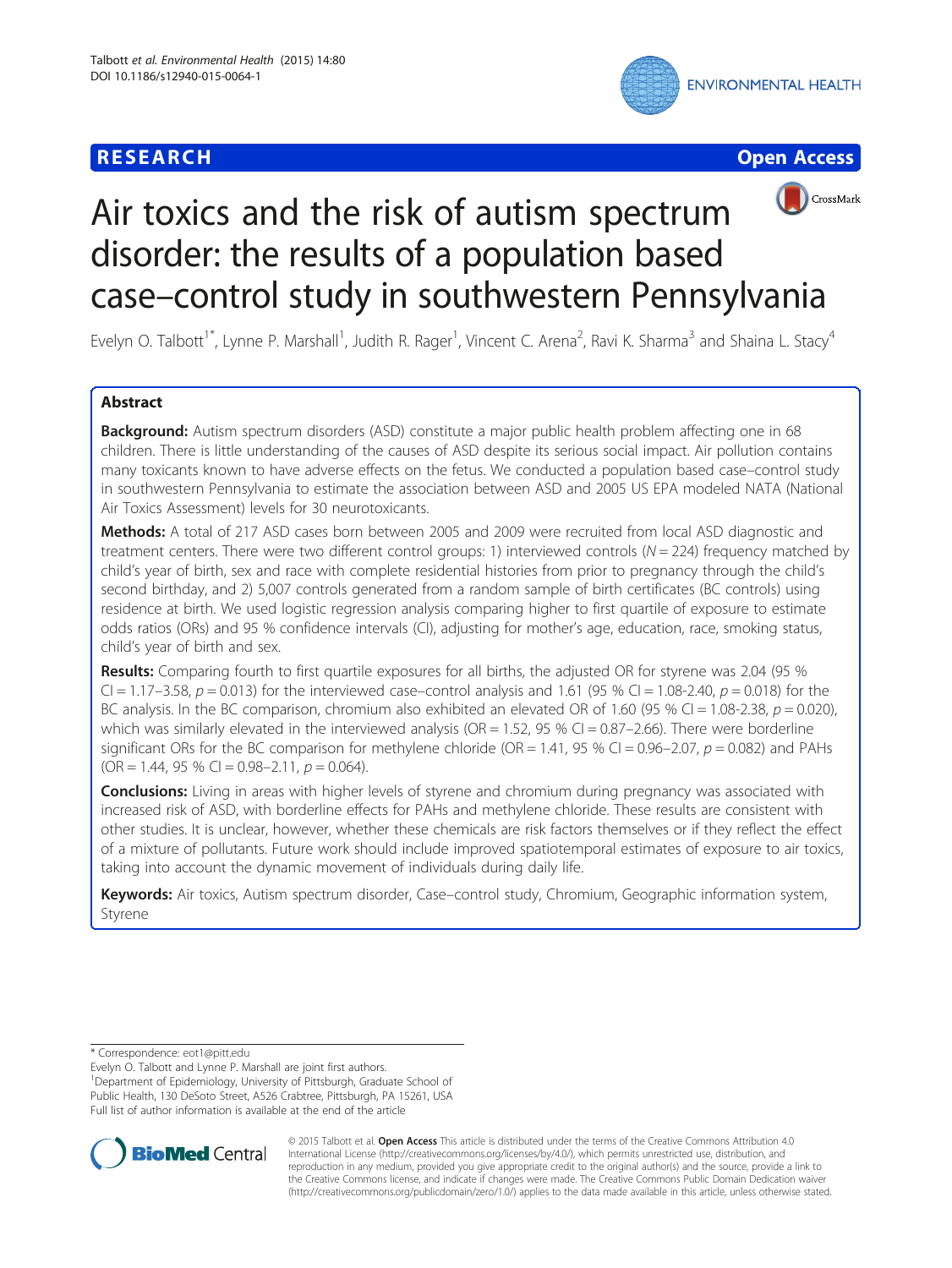#### Background

Autism spectrum disorders (ASD) constitute a major public health problem, affecting approximately one in every 68 children and their families [\[1](#page-14-0)]. ASDs are brain development disorders usually diagnosed in childhood and characterized by impaired social interaction and communication, and by restricted and repetitive behaviors [\[2\]](#page-14-0). In many cases, individuals with ASD cannot live independently and may require lifetime assistance from a family member or caregiver [[3\]](#page-14-0). The families of children with ASD are at an increased risk for mental and physical health problems, parenting stress, financial strain, divorce, and overall lower family well-being [\[3](#page-14-0)]. Because ASDs are lifelong conditions for which there is no cure and for which treatment options are limited, there is a need to explore additional potential risk factors for these disorders.

Despite its serious social impact [[4\]](#page-14-0), the causes of autism are poorly understood, but both genetic (10–20 %) and environmental factors are thought to be involved. Researchers have noted several risk factors related to ASD including advanced maternal and/or paternal age, maternal smoking history, low birth weight, short gestational duration, and hypoxia during childbirth [\[5](#page-14-0)]. In addition, environmental factors, including constituents of air pollution, have been found to be related to an in-creased risk of autism [[6, 7](#page-14-0)]. These include:  $PM_{2.5}$ , ozone,  $NO<sub>2</sub>$ , pesticides, heavy metals, solvents, and diesel exhaust [[7](#page-14-0)–[16](#page-14-0)].

Although there are differences in the time periods of the investigations, geographical regions under study and the exposure assessments, a growing number of studies suggest a potential role of ASD and air pollution. Recently, several investigations have focused on ASD risk and ambient criteria air pollutants (traffic related and/or from industry) [[12](#page-14-0)–[16\]](#page-14-0). Volk et al. (2011, 2013) examined the relationship between traffic-related air pollution and autism in California in two population based case– control studies from the Childhood Autism Risks from Genetics and the Environment (CHARGE) study. The first reported increased risk among those living within 1,000 feet of a major freeway [[12](#page-14-0)], and the second found that increased autism risk was associated with exposure to model-based indicators of traffic-related air pollutant (TRP) mixture as well as regional measures of  $NO<sub>2</sub>$ ,  $PM_{2.5}$ , and  $PM_{10}$  [[13\]](#page-14-0). Becerra et al. also noted increased ASD risk per interquartile range increases of ozone,  $PM_{2.5}$ , NO, and NO<sub>2</sub> [\[14](#page-14-0)].

To date, there have been three case–control studies of ASD risk that utilized data from the National Air Toxics Assessment (NATA) to examine exposure to specific neurological toxicants, developmental toxicants, or suspected endocrine disruptors during pregnancy [[17](#page-14-0)–[19](#page-14-0)]. NATA is a US EPA developed database with modeled

annual average concentrations of hazardous air pollutants (HAPs) at the state, county, and census tract levels. To model annual average ambient concentrations of air toxics for each census tract, NATA assumes Gaussian air dispersion and uses overlapping spatial grids. Model inputs include locations and rates of pollutant emissions from point, non-point, and mobile sources, as well as secondary-pollutant formation and meteorological data. NATA assessments have been released every three years from 1996 until 2005 [\[20](#page-14-0)]. These studies were conducted in various regions of the US and involved time periods between 1990 and 2002. In their investigations, Windham et al. and Kalkbrenner et al. reported that increased ASD risk was associated with higher levels of exposure to groups of heavy metals and chlorinated solvents [\[19\]](#page-14-0) and to the individual compounds methylene chloride, quinolone, and styrene [\[17\]](#page-14-0). Roberts et al. (2013) also noted associations between ASD risk and exposure to overall metals and methylene chloride, as well as lead, manganese and diesel particulate matter [[18](#page-14-0)].

Von Ehrenstein et al. (2014) considered the risk of autistic disorder related to ground level measured exposure to monitored ambient air toxics from urban emissions during the pregnancy period [\[21\]](#page-14-0). Birth records were linked to California Department of Developmental Services records of children diagnosed with primary ASD compared to all other births as controls  $(N = 768)$ . ASD risk was increased per interquartile range increase in average concentrations during pregnancy for several correlated toxics, including 1,3-butadiene, meta/para xylene, other aromatic solvents, PERC and formaldehyde, after adjustment for mother's age, race/ethnicity, education, insurance type, parity, sex and birth year [\[21](#page-14-0)].

Given these few epidemiological investigations and the heavy industrial background of southwestern Pennsylvania, the objective of the current study was to conduct an exploratory case–control study in this area to assess if neurotoxic air pollutants, as modeled by NATA, were associated with the risk of ASD. We focused on suspect agents found in the previous three investigations which used NATA data and evaluated whether there was an increased risk of ASD associated with higher exposures to these *a priori* agents: arsenic, cadmium, chromium, lead, mercury, manganese, nickel, styrene, trichloroethylene, methylene chloride, vinyl chloride, and diesel particulate matter. Further, we examined additional compounds identified as neurotoxicants, endocrine disruptors, or developmental toxicants by the US EPA [[20\]](#page-14-0).

## Methods

This study was approved by the University of Pittsburgh Institutional Review Board (IRB number PRO10010240).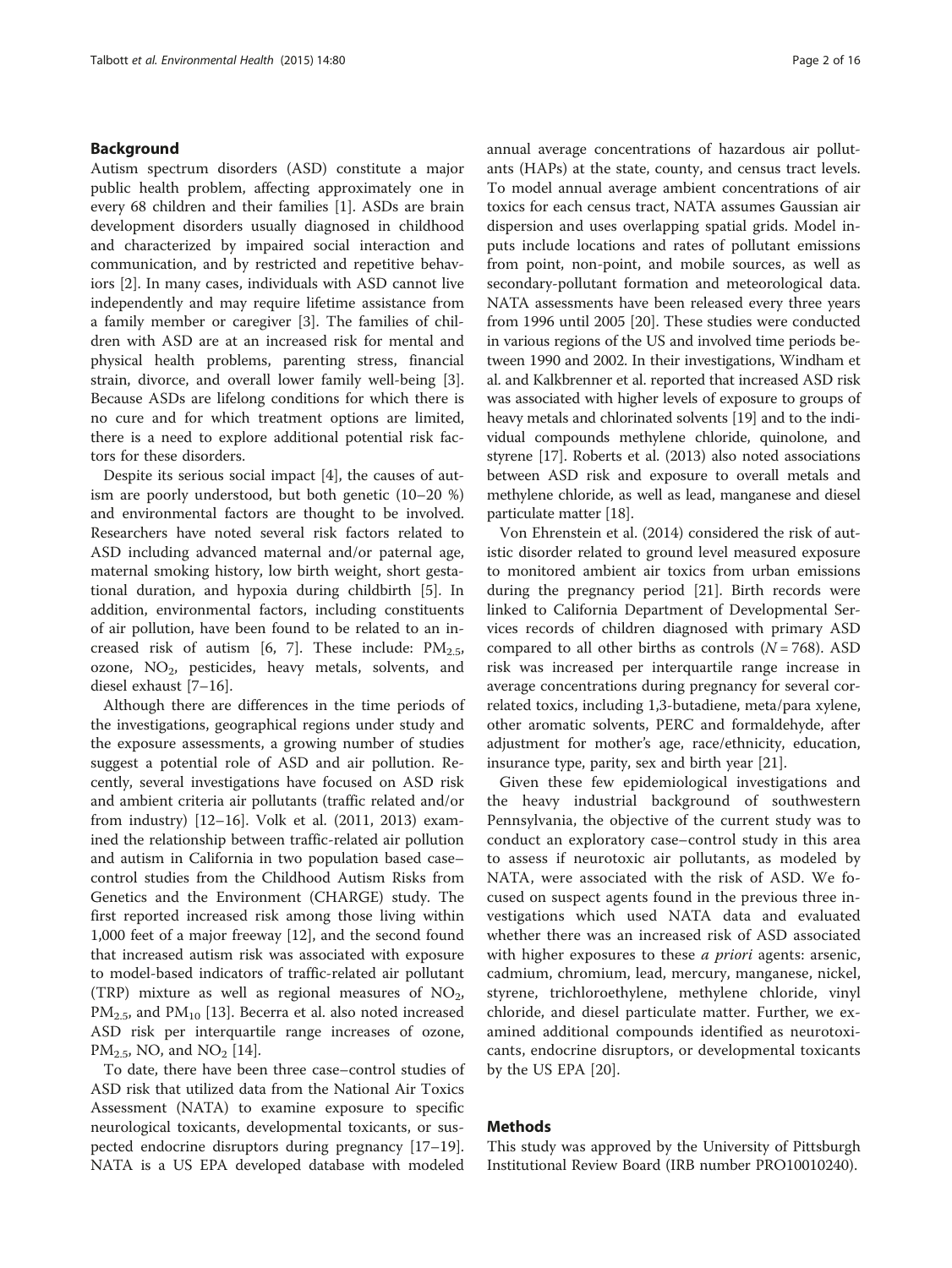#### Ascertainment of cases

Cases of ASD for this study were children born between January 1, 2005 and December 31, 2009 in Allegheny, Armstrong, Beaver, Butler, Washington, or Westmoreland County in southwestern Pennsylvania and who were currently residing in the six-county area. Our goal was to enroll approximately half of the prevalent cases among this birth cohort. Based on 23,399 births in 2007 in the six county area [[22](#page-14-0)] and a prevalence of ASD of 6 per 1,000 (one in 166), we estimated that 140–141 children per year would be diagnosed with ASD in the study area. We anticipated enrolling half (70–71) of these children each year to result in 250 cases during the 3½ year period of the study.

There is no autism registry in Pennsylvania, and therefore no centralized agency that could be accessed for permission to contact parents of children with ASD for the purposes of conducting a study. Our investigation used an extensive outreach campaign to recruit ASD cases from a combination of 1) ASD specialty diagnostic and treatment centers, 2) private pediatric and psychiatry practices, 3) school-based special needs programs (starting at age 5), and 4) autism support groups. Per our IRB guidelines, we were not allowed to directly contact parents of children with ASD. Therefore, we provided informational packets to these agencies and organizations with a letter, contact sheet and pre-addressed envelope to be returned to our office, and these agencies mailed the information to families with ASD. When a contact sheet was returned, we were permitted to contact the mother to describe the study and request consent to participate.

A case of ASD was defined as any child 1) who scored a 15 or above on the Social Communication Questionnaire (SCQ), a positive screen for the presence of autistic features, and 2) for whom there was written documentation, including ADOS or other test results, of a diagnosis of an ASD from a child psychologist or psychiatrist. Cases were not included in the study if the child was adopted, parents were not English speaking, or a parent was not available for interview. A total of 217 cases were consented and interviewed for the study.

# Ascertainment of controls

The study was designed to have two different sets of controls. The first control group (interviewed controls) was recruited from a random selection of 5007 births weighted by sex (4:1 male:female) from the Pennsylvania Department of Health (PA DOH) state birth registry files for 2005 to 2009 in the six-county area. Interviewed controls were frequency matched to the cases on year of birth, sex, and race. We recruited through a direct letter appeal signed by the Pennsylvania Secretary of Health. The rules for both the PADOH IRB and that of the University of Pittsburgh mandated that there would be no

direct contact with potential controls, except for the opportunity to return an envelope and contact sheet indicating refusal to be in the study or an indication that the parent was interested in enrolling his or her child in the study by providing contact information. We requested a postal service return to sender, address correction requested. However, since we used an address from the birth certificate that was several years old, it is likely that many of the letters were never delivered to the intended resident or were simply ignored, making it difficult to determine a true response rate.

After we obtained informed consent, parents were screened for inclusion criteria and administered the SCQ for their child. Children with an SCQ >15 or with a reported diagnosis of ASD were not included as controls. Other exclusion criteria were the same as those for cases. The first control group consisted of 226 eligible controls that were consented and interviewed.

For each of the cases and the interviewed controls, a personal interview with the mother was conducted by trained interviewers using a structured questionnaire, adapted from the CDC's Study to Explore Early Development (SEED). The questionnaire included parental demographic and socioeconomic information, a detailed residential history, maternal and paternal occupational history, family history of ASD, smoking history, maternal reproductive and pregnancy history, and child's medical history. Data was obtained on all residential addresses and the corresponding start and end dates that the mother/child lived at those addresses from three months prior to last menstrual period (LMP) until the child's second birthday.

The second control group (birth certificate or BC controls) consisted of a random sample of births occurring from 2005 to 2009 for the six county area of study, weighted with a male to female ratio of 4:1 and year of birth. Birth certificate information on the cases and controls, consisting of residence at birth, age of mother, smoking history, maternal education, race and other infant characteristics, was then used for the second case–control analysis. Of the total sample of 5,007 birth certificates, 16 were identified as being in our case (ASD) population and were removed from the control group.

#### Exposure assessment

Exposure to ambient hazardous air pollution concentrations was estimated using modeled data from the 2005 NATA assessment. The 2005 NATA estimates are an annual average by census tract and were downloaded from the US EPA website [\(http://www.epa.gov/ttn/atw/nata2005/](http://www.epa.gov/ttn/atw/nata2005/tables.html) [tables.html](http://www.epa.gov/ttn/atw/nata2005/tables.html) accessed April 16, 2014). Out of the 177 air toxics available through NATA, we examined the distribution, variability, and correlations of 37 air toxics characterized as having neurological, developmental or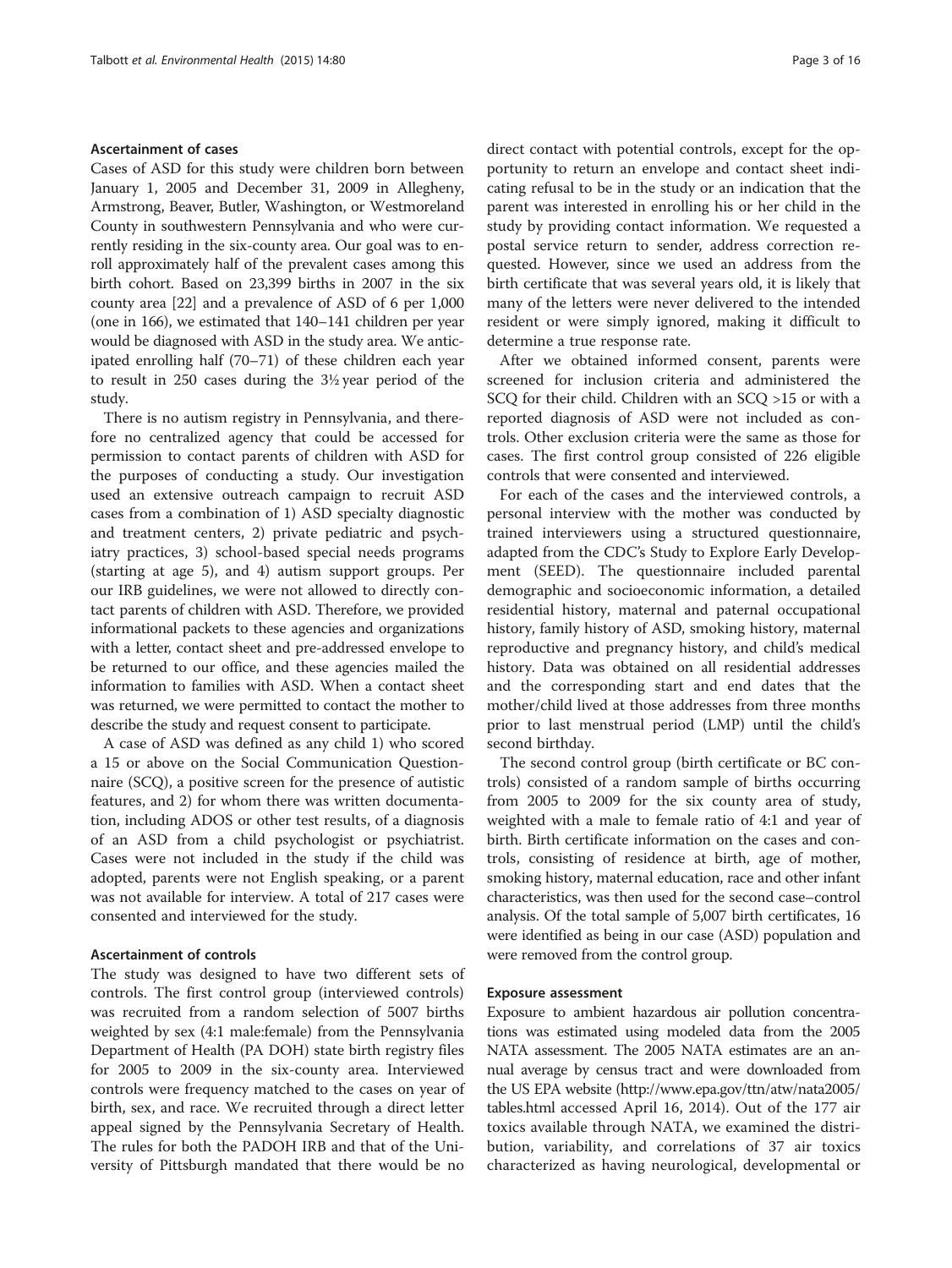endocrine-disrupting effects by one of the previous studies [\[17](#page-14-0)–[19](#page-14-0)] or the US EPA [[20\]](#page-14-0). Seven chemicals (carbon tetrachloride, chloroform, ethylene dibromide, ethylene dichloride, hexachlorobenzene, methyl chloride, and PCBs) were excluded from further analysis due to little diversity in their distributions within the six-county area, leaving a total of 30 NATA compounds for analysis.

For the analyses of the interviewed cases and controls, the residential addresses obtained during the interview were geocoded to an X, Y coordinate using ArcGIS (version 10.1; ESRI Inc., Redlands, CA) and verified manually. When an address could not be successfully geocoded in ArcGIS, other methods were used, including MapQuest Latitude/Longitude Finder ([http://developer.mapquest.](http://developer.mapquest.com/web/tools/lat-long-finder) [com/web/tools/lat-long-finder\)](http://developer.mapquest.com/web/tools/lat-long-finder). Year 2000 census tracts (11 digit FIPS codes) for each address were assigned using ArcGIS 10.1, linking to 2009 Tiger Line files for the 2000 United States census. We calculated person-specific exposure estimates for each of the air toxic compounds, taking into account the locations of and changes in residence and the time spent at each residence. For each child, average exposure estimates were computed for the time periods of pregnancy, first year of life, and second year of life. Two participants who lived at a residence outside of the United States for which no NATA data was available were excluded from analysis, leaving an analytic group of 217 cases and 224 controls.

For the birth certificate data analysis, NATA concentrations were linked to census tract of residence at birth. All births that could be linked to a PA DOH birth certificate either contained the census tract of birth or the zip code of birth. When only zip code was provided, the 2010 ZCTA shapefile was used to calculate the geographical center of each zip code in ArcGIS 10.2. Then, each ZCTA centroid was spatially linked to the 2000 census tract that contains it. Of the 217 cases, one of the births could not be linked to its birth certificate, 187 had a census tract on the birth certificate, and 29 only had a zip code of birth. Of the 5,007 potential controls, 16 births were actually in our case population, 4,194 had a census tract on the birth certificate, and 797 only had a zip code of birth. However, 20 control births could not be assigned a NATA exposure: Eighteen could not be linked to a census tract as the documented zip code was not in the 2010 ZCTA shapefile, and two had census tracts documented on the birth certificate that did not match a census tract in the 2005 NATA database. Therefore, the final population in the analysis of BC controls was 216 cases and 4,971 controls.

## Statistical analysis

We used logistic regression to investigate the association between exposure to NATA air pollutants and the risk of autism spectrum disorder. In order to calculate individual odds ratios, quartile cut points were calculated for each of the 30 NATA pollutants. These were based on the distribution among the interviewed controls for use in each respective case–control comparison. The three highest quartiles were individually compared to the lowest quartile. For the interviewed cases and controls, separate logistic regression models were conducted for each pollutant during the pregnancy period and secondarily for the first and second year of life. For the birth certificate control comparison, only residence at the time of birth was available. All analyses were adjusted for maternal age, education, race, smoking, child's birth year and child's sex.

In addition to examining compounds individually, we also grouped compounds by structural properties into three classifications: metals excluding selenium (arsenic, cadmium, chromium, lead, manganese, mercury, and nickel), aromatic solvents (benzene, ethyl benzene, styrene, toluene and xylenes), and chlorinated solvents (methylene chloride, perchloroethylene, trichloroethylene, trichloroethane, and vinyl chloride). Index scores were computed for each of the structural groups of metals, aromatic solvents, and chlorinated solvents by summing the quartiles for the compounds in each group. Similar to what was done for the individual compounds, quartile cut points of these scores were calculated based on the distribution of the index scores among the interviewed controls. Logistic regression models comparing highest quartiles to the lowest quartile were conducted for each of the indices for both the interviewed and BC comparisons, controlling for mother's age, education, race, smoking, child's year of birth and sex. IBM SPSS Statistics 20 and 22 were used for all analyses. No formal adjustment was made for multiple comparisons.

Additionally, we noted a significantly higher number of multiple births reported among cases compared to controls (8.4 % among the cases; 4.0 % and 3.8 % among the interviewed and birth certificate control groups, respectively). As there is a high rate of prematurity and other problems associated with multiple births, we conducted a sensitivity analysis with and without the inclusion of multiple births for both case–control comparisons.

One of the last steps involved a backward multiple logistic analysis of all agents identified as significant in either case–control comparison with adjustment for mother's age, race, education, smoking, child's birth year, and child's sex. This was done in order to consider the most significant effects of NATA compounds while controlling for the same covariates that were used in the previous logistic regression models for individual pollutants.

Finally, air toxics are often correlated with each other, and people are often simultaneously exposed to a complex mixture of air pollutants. In our study, the Spearman correlation matrix revealed that many of the air toxics were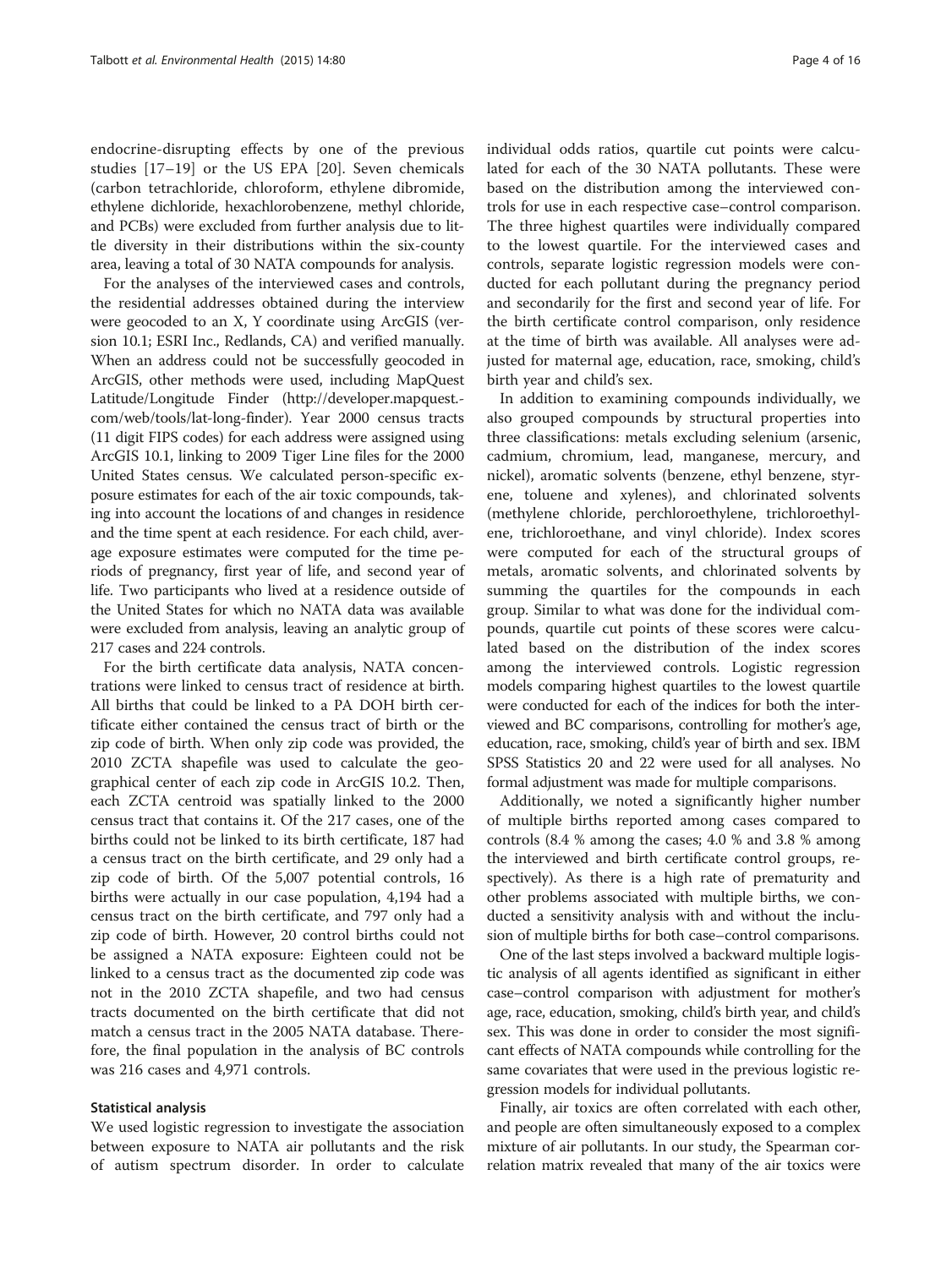highly correlated  $(p < 0.01)$ . Similar to the methodology detailed by von Ehrenstein et al [\[21\]](#page-14-0), we conducted a factor analysis to further examine the correlation structure of our set of 30 air toxics. Factors were extracted using Principal Component Analysis (PCA) and rotated using varimax rotation. The eigenvalue >1 rule was used to determine which factors to retain [[21](#page-14-0)].

# Results

A total of 299 families returned a contact sheet and were initially consented and screened for this study (see Additional file [1](#page-14-0): Figure S1). Of these, 56 did not meet case inclusion criteria. An additional seven were no longer interested in participating when contacted, and 19 failed to complete the entire interview. The final number of interviewed cases was  $n = 217$ . These individuals met the requirements for SQL screening and confirmation of diagnosis. The referring sources of the 217 ASD cases were as follows: 116 (49 %) were diagnosed from specialty ASD diagnostic and treatment centers/clinics, 47 (21.6 %) were recruited through private pediatric psychology/psychiatry practices/University, 43 (20 %) were recruited through school-based special needs programs, and 11 (5.1 %) were recruited through autism support groups or our website.

During recruitment, informational letters and contact sheets with return envelopes were mailed to 3,254 households (65 % of the random sample of 5,007 potential controls) (see Additional file [1:](#page-14-0) Figure S2). There were 369 mailings for which we received an address correction and re-mailed the informational packets. Of the 3,254 prospective participants who were sent letters, 143 were returned as a refusal and 2,861 were either return to sender, forwarding order expired, or no response. A total of 250 potential controls returned contact sheets and consent forms. Of these, 24 were ineligible or unable to be further contacted. The final number of eligible controls who were interviewed was 226.

Characteristics of the study population and estimated exposure to NATA air toxics are presented in Tables [1](#page-5-0) and [2](#page-6-0). Case–control information is presented according to the information source used for each analysis. In Table [1](#page-5-0), information obtained from the interview is presented for the 217 cases and 226 interviewed controls, with the exception of information on LBW (low birth weight, <2500 g) and PTB (preterm birth, <37 weeks gestation), which was obtained from the birth certificate. Information from the birth certificate is presented for the 216 cases for which birth certificate information was available and the 4,971 birth certificate controls.

The majority of both cases and controls were born in Allegheny County, the most populated of the six county areas. Mothers of ASD cases were slightly younger overall than mothers of interviewed controls, but were older

than the BC controls. More than half of the mothers of both the interviewed cases and controls reported on interview that they had a college degree or greater; the percent of mothers with a college degree was significantly higher among mothers of interviewed controls compared to cases. The mothers of the 4,971 birth certificate controls, however, had less educational attainment than the mothers of cases (birth certificate information). Cigarette smoking at any time from three months prior to pregnancy until birth was higher among mothers of interviewed ASD cases compared to mothers of interviewed controls. Using the birth certificate information, mothers of cases reported smoking less prior or during pregnancy compared to their birth certificate control counterparts. Preterm births among ASD cases were significantly greater compared to both control groups, largely due to a greater percentage of multiple births (see Table [1](#page-5-0)).

Table [2](#page-6-0) presents the single pollutant  $25<sup>th</sup>$ ,  $50<sup>th</sup>$ , and 75th percentiles of concentrations of selected NATA hazardous air pollutants for 1) interviewed ASD cases and controls during the pregnancy period, and for 2) cases and the BC controls using the residence at the time of birth from the birth certificate. As the exposure was assigned differently for the two groups of cases and controls (using the residential history during the entire pregnancy period from the interview versus the residence at birth from the birth certificate), we compared the distributions. In the comparison of the two data sources for the cases, we found no significant differences (Mann Whitney test). A comparison between the two control groups (interviewed versus BC), however, showed significant differences in the distributions for selenium, styrene, and cyanide; all were higher for the second control group.

#### Logistic regression results

In the unadjusted logistic regression analysis of the interviewed case–control comparison (not shown), there were statistically significant odds ratios for fourth compared to first quartile of styrene and chromium. PAHs and methanol were of borderline significance for fourth compared to first quartile. For the birth certificate unadjusted analyses (also not shown), associations were statistically significant for toluene third versus first and styrene second versus first quartile. Results were of borderline significance  $(p < 0.10)$  for second versus first quartile for lead, PAHs, and diesel PM, and third versus first quartile for benzene.

The adjusted odds ratios for the NATA air toxics grouped into quartiles of exposure during pregnancy with the three highest quartiles compared to the first quartile are shown in Figs. [1a-d](#page-7-0) and [2a-d](#page-11-0) and Table [3](#page-8-0). For the interviewed case–control analyses, only styrene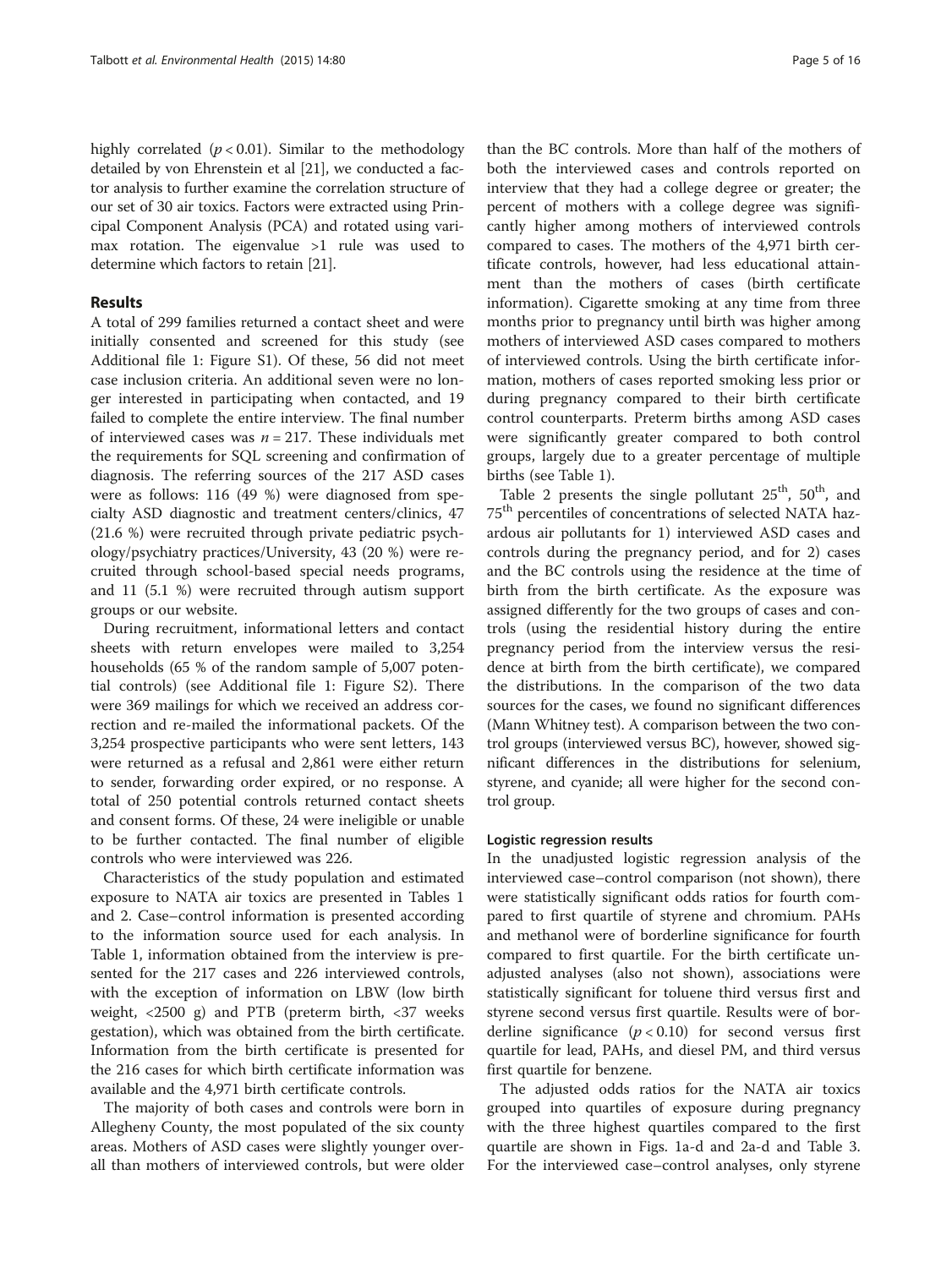<span id="page-5-0"></span>

|  | Table 1 Characteristics of ASD Cases and Controls (interviewed information versus information from birth certificate) <sup>a</sup> |
|--|------------------------------------------------------------------------------------------------------------------------------------|
|--|------------------------------------------------------------------------------------------------------------------------------------|

|                                                                                     | Interviewed       |                        | <b>Birth Certificate</b> |                          |  |  |
|-------------------------------------------------------------------------------------|-------------------|------------------------|--------------------------|--------------------------|--|--|
| Characteristic                                                                      | Cases $(n = 217)$ | Controls ( $n = 226$ ) | Cases ( $n = 216$ )      | Controls ( $n = 4,971$ ) |  |  |
|                                                                                     | N(% )             | N(% )                  | N(%)                     | N(%)                     |  |  |
| Sex:                                                                                |                   |                        |                          |                          |  |  |
| Male                                                                                | 169 (77.9)        | 175 (77.4)             | 168 (77.8)               | 3,980 (80.1)             |  |  |
| Female                                                                              | 48 (22.1)         | 51 (22.6)              | 48 (22.2)                | 991 (19.9)               |  |  |
| Year of birth $- n$ (%)                                                             |                   |                        |                          |                          |  |  |
| 2005                                                                                | 43 (19.8)         | 53 (23.5)              | 43 (20.0)                | 1,153 (23.2)             |  |  |
| 2006                                                                                | 59 (27.2)         | 44 (19.5)              | 59 (27.3)                | 1,151 (23.2)             |  |  |
| 2007                                                                                | 48 (22.1)         | 46 (20.4)              | 48 (22.2)                | 1,066 (21.4)             |  |  |
| 2008                                                                                | 37 (17.1)         | 41 (18.1)              | 36 (16.7)                | 888 (17.9)               |  |  |
| 2009                                                                                | 30 (13.8)         | 42 (18.6)              | 30 (13.9)                | 713 (14.3)               |  |  |
| County at birth $- n$ (%)                                                           |                   |                        |                          |                          |  |  |
| Allegheny                                                                           | 131 (60.4)        | 133 (58.8)             | 129 (59.7)               | 2,883 (58.0)             |  |  |
| Armstrong                                                                           | 7(3.2)            | 2(0.9)                 | 7(3.2)                   | 151(3.0)                 |  |  |
| Beaver                                                                              | 7(3.2)            | 18(8.0)                | 7(3.2)                   | 393 (7.9)                |  |  |
| Butler                                                                              | 17(7.8)           | 19 (8.4)               | 18(8.3)                  | 409 (8.2)                |  |  |
| Washington                                                                          | 22 (10.1)         | 24 (10.6)              | 21(9.7)                  | 448 (9.0)                |  |  |
| Westmoreland                                                                        | 33 (15.2)         | 30 (13.3)              | 34 (15.7)                | 687 (13.8)               |  |  |
| Maternal age (SD) - meanb                                                           | 30.4(5.4)         | 31.8 (4.7)             | 30.4(5.4)                | 28.5 (6.0)               |  |  |
| Paternal age $(SD)$ – mean <sup>2</sup>                                             | 32.6 (6.0)        | 33.6 (5.9)             | 32.8 (5.8)               | 31.4(6.6)                |  |  |
| Mother race <sup>d</sup>                                                            |                   |                        |                          |                          |  |  |
| White                                                                               | 194 (89.4)        | 219 (96.9)             | 196 (90.7)               | 4,055 (81.9)             |  |  |
| Black                                                                               | 15(6.9)           | 4(1.8)                 | 16(7.4)                  | 692 (14.0)               |  |  |
| Other                                                                               | 2(0.9)            | 2(0.9)                 | 4(1.9)                   | 205(4.1)                 |  |  |
| Mother's education <sup>e</sup>                                                     |                   |                        |                          |                          |  |  |
| < High school graduate                                                              | 3(1.4)            | 2(0.9)                 | 6(2.8)                   | 475 (9.6)                |  |  |
| High school graduate and some college                                               | 95 (43.8)         | 46 (20.4)              | 92 (42.6)                | 2,536 (51.3)             |  |  |
| $\geq$ College graduate                                                             | 119 (54.9)        | 178 (78.7)             | 118 (54.6)               | 1,937 (39.2)             |  |  |
| Low birth weight $(<2500 \text{ g})^{\text{t,i}}$ (based on<br>birth certificate)   | 23 (10.7)         | 9(4.0)                 | 23 (10.6)                | 341 (6.9)                |  |  |
| Preterm birth (< 37 weeks) <sup>9,j</sup> (based on<br>birth certificate)           | 31 (14.8)         | 20(9.0)                | 31 (14.8)                | 514 (10.6)               |  |  |
| Multiple births                                                                     | 18(8.4)           | 9(4.0)                 | 18(8.4)                  | 189 (3.8)                |  |  |
| Maternal Smoking during pregnancy or in<br>3 months prior to pregnancy <sup>n</sup> |                   |                        |                          |                          |  |  |
| Yes                                                                                 | 54 (24.9)         | 24 (10.6)              | 30 (13.9)                | 1,165 (23.9)             |  |  |
| <b>No</b>                                                                           | 163 (75.1)        | 202 (89.4)             | 185 (86.0)               | 3,714 (76.1)             |  |  |

<sup>a</sup>lncludes multiples births<br><sup>b</sup>Missing 2<br><sup>c</sup>Missing 19<br><sup>d</sup>Missing 19<br><sup>e</sup>Missing 13<br><sup>g</sup>Missing 119<br><sup>h</sup>Missing 92 controls and 1 case<br>Missing 1 case<br><sup>1</sup>Missing 4 cases and 6 controls

Interview missing information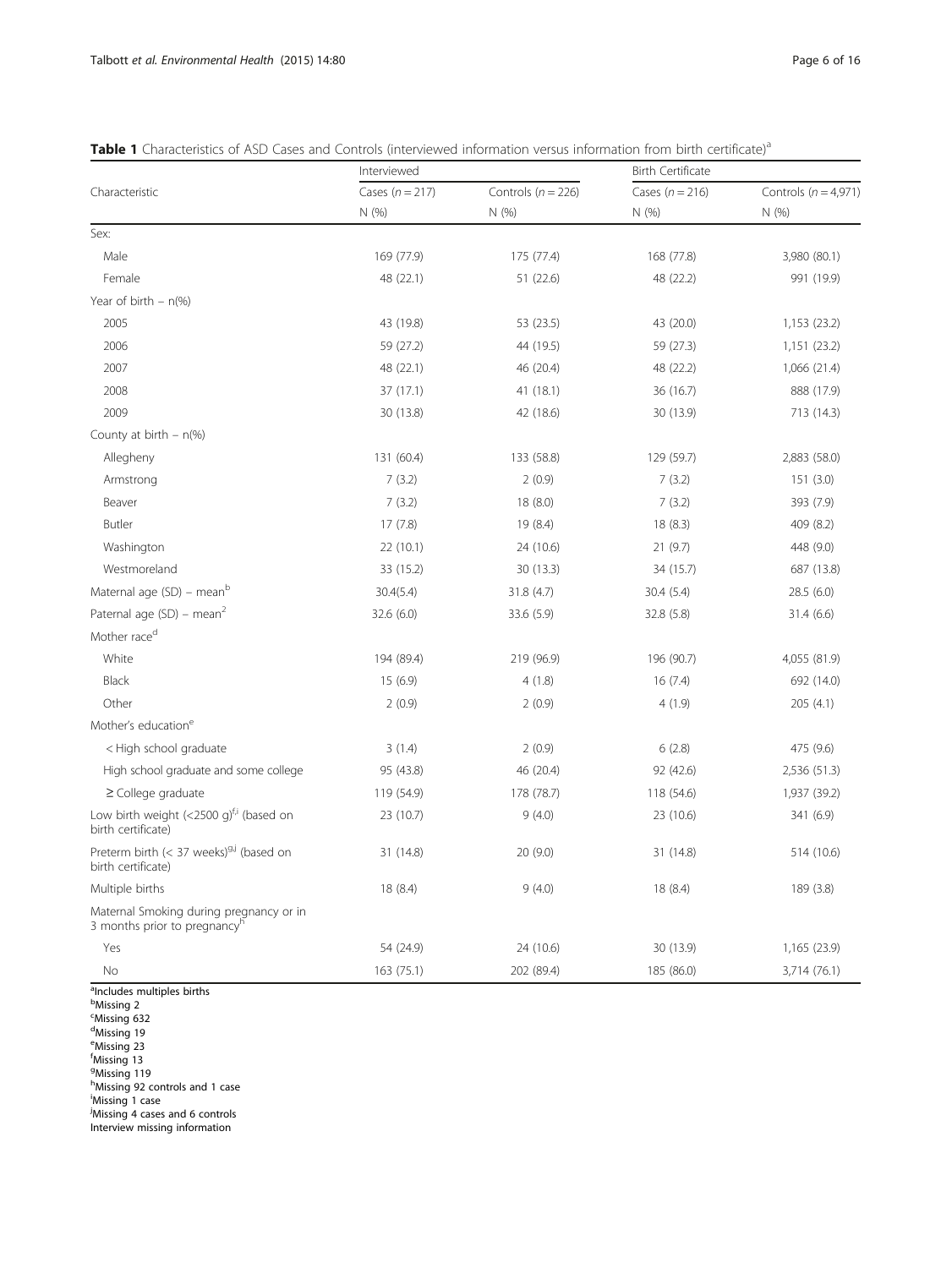<span id="page-6-0"></span>

| <b>Table 2</b> Single pollutant percentiles of concentration (ng/m <sup>3</sup> ), full pregnancy period, for ASD interviewed cases ( $n = 217$ ) and |  |
|-------------------------------------------------------------------------------------------------------------------------------------------------------|--|
| controls ( $n = 224$ ) and birth certificate cases ( $n = 216$ ) and controls ( $n = 4.971$ )                                                         |  |

| Class       | Compounds                       | Cases (217) |         |         | Controls (224) |         |         | Cases (216) |         |         | Second Controls (4,971) |         |         |
|-------------|---------------------------------|-------------|---------|---------|----------------|---------|---------|-------------|---------|---------|-------------------------|---------|---------|
|             | (Concentration<br>In $nq/m^3$ ) | 25          | 50      | 75      | 25             | 50      | 75      | 25          | 50      | 75      | 25                      | 50      | 75      |
| Metal       | Arsenic                         | 1.03        | 1.14    | 1.33    | 0.98           | 1.11    | 1.30    | 1.02        | 1.13    | 1.33    | 1.00                    | 1.13    | 1.35    |
| Compounds   | Cadmium                         | 0.13        | 0.15    | 0.18    | 1.13           | 0.15    | 0.18    | 0.13        | 0.15    | 0.18    | 0.12                    | 0.15    | 0.19    |
|             | Chromium                        | 1.59        | 1.80    | 2.40    | 1.54           | 1.74    | 2.06    | 1.58        | 1.79    | 2.30    | 1.55                    | 1.79    | 2.18    |
|             | Mercury                         | 0.04        | 0.05    | 0.08    | 0.04           | 0.06    | 0.08    | 0.04        | 0.05    | 0.08    | 0.04                    | 0.06    | 0.08    |
|             | Manganese                       | 1.71        | 2.10    | 2.38    | 1.78           | 2.08    | 2.27    | 1.66        | 2.07    | 2.36    | 1.71                    | 2.08    | 2.30    |
|             | Nickel                          | 0.79        | 0.91    | 1.06    | 0.82           | 0.92    | 1.02    | 0.78        | 0.91    | 1.04    | 0.79                    | 0.92    | 1.07    |
|             | Lead                            | 3.40        | 3.83    | 4.31    | 3.29           | 3.84    | 4.25    | 3.36        | 3.79    | 4.34    | 3.27                    | 3.81    | 4.42    |
|             | Selenium                        | 0.35        | 0.45    | 0.52    | 0.38           | 0.47    | 0.55    | 0.36        | 0.46    | 0.53    | 0.32                    | 0.46    | 0.53    |
| Aromatic    | Benzene                         | 870.78      | 1102.56 | 1283.58 | 823.05         | 1069.07 | 1252.91 | 883.78      | 1091.58 | 1289.37 | 823.50                  | 1082.76 | 1313.56 |
| Solvents    | Ethyl benzene                   | 98.16       | 128.00  | 188.42  | 87.25          | 123.49  | 181.64  | 97.35       | 124.72  | 188.50  | 85.25                   | 125.73  | 196.10  |
|             | Styrene                         | 25.22       | 33.46   | 51.39   | 22.82          | 30.82   | 40.34   | 24.43       | 32.46   | 50.52   | 23.67                   | 33.53   | 48.71   |
|             | Toluene                         | 1588.52     | 2034.18 | 2501.53 | 1494.39        | 2008.97 | 2439.93 | 1637.27     | 2027.70 | 2536.57 | 1470.03                 | 2032.16 | 2553.37 |
|             | Xylenes                         | 430.15      | 591.08  | 864.09  | 385.16         | 536.36  | 816.75  | 429.88      | 583.81  | 865.79  | 382.52                  | 588.09  | 897.42  |
| Chlorinated | Methylene chloride              | 241.83      | 266.47  | 272.42  | 241.57         | 265.99  | 270.82  | 244.06      | 266.47  | 272.48  | 239.39                  | 266.53  | 272.60  |
| Solvents    | 1,1,1-Trichloroethane           | 215.38      | 230.86  | 248.70  | 210.65         | 227.25  | 245.87  | 215.16      | 230.84  | 246.74  | 211.62                  | 230.70  | 250.15  |
|             | Perchloroethylene               | 99.77       | 216.12  | 266.51  | 100.31         | 215.36  | 262.03  | 100.08      | 214.81  | 267.36  | 93.71                   | 209.17  | 265.98  |
|             | Trichloroethylene               | 70.59       | 74.75   | 82.92   | 70.04          | 73.50   | 81.64   | 70.55       | 74.33   | 82.46   | 70.03                   | 74.93   | 84.26   |
|             | Vinyl chloride                  | 0.06        | 0.09    | 0.12    | 0.06           | 0.09    | 0.11    | 0.06        | 0.09    | 0.12    | 0.06                    | 0.09    | 0.12    |
| Other HAPs  | Hydrazine                       | 0.04        | 0.06    | 0.06    | 0.06           | 0.06    | 0.06    | 0.04        | 0.06    | 0.06    | 0.04                    | 0.06    | 0.07    |
|             | PAHs                            | 8.85        | 12.09   | 15.87   | 8.65           | 11.02   | 14.60   | 8.85        | 12.41   | 15.72   | 8.34                    | 12.19   | 15.70   |
|             | Diesel PM                       | 291.11      | 427.28  | 660.14  | 255.12         | 399.98  | 589.45  | 296.99      | 411.34  | 614.12  | 253.58                  | 417.56  | 666.33  |
|             | Allyl chloride                  | < 0.01      | < 0.01  | < 0.01  | < 0.01         | < 0.01  | < 0.01  | < 0.01      | < 0.01  | < 0.01  | < 0.01                  | < 0.01  | < 0.01  |
|             | Carbon disulfide                | 1.60        | 2.35    | 3.35    | 1.46           | 2.35    | 2.97    | 1.55        | 2.35    | 3.38    | 1.55                    | 2.38    | 3.27    |
|             | Cresol                          | 3.38        | 4.11    | 4.56    | 3.33           | 4.02    | 4.49    | 3.44        | 4.11    | 4.52    | 3.30                    | 4.08    | 4.58    |
|             | Cumene                          | 0.95        | 1.38    | 1.68    | 0.91           | 1.20    | 1.65    | 0.94        | 1.37    | 1.66    | 0.90                    | 1.32    | 1.69    |
|             | Cyanide                         | 48.02       | 68.14   | 93.24   | 44.19          | 59.91   | 88.38   | 45.72       | 67.14   | 93.11   | 44.92                   | 67.32   | 95.47   |
|             | 2,4-Dinitrotoluene              | < 0.01      | 0.01    | 0.01    | < 0.01         | 0.01    | 0.01    | < 0.01      | 0.01    | 0.01    | < 0.01                  | 0.01    | 0.01    |
|             | Ethylene oxide                  | 3.48        | 3.98    | 4.64    | 3.37           | 3.96    | 4.54    | 3.48        | 3.94    | 4.57    | 3.40                    | 3.97    | 4.77    |
|             | Hexane                          | 100.15      | 137.65  | 201.95  | 88.07          | 128.22  | 190.27  | 99.95       | 131.03  | 198.83  | 84.67                   | 133.28  | 205.30  |
|             | Methanol                        | 197.44      | 273.58  | 408.06  | 183.92         | 253.36  | 348.18  | 191.54      | 272.65  | 396.41  | 189.02                  | 277.16  | 403.32  |

quartile four compared to quartile one remained significant after adjustment for covariates. Thus, women living in areas of the highest quartile of styrene exposure during pregnancy had a 2.04 (95 % CI =  $1.17-3.58$ ) odds of having an ASD diagnosed child than women living in areas of the lowest quartile of styrene during pregnancy, after adjusting for mother's age, race, education, smoking, child's year of birth, and child's sex. Additional file [1:](#page-14-0) Table S1 provides the information on associations of NATA compounds for pregnancy, first year, and second year time periods for the interviewed cases and controls. The association with styrene was the only statistically significant associations of all NATA compounds for

these periods. During the child's first year of life, the fourth quartile of styrene compared to the first quartile resulted in a significantly elevated odds of ASD (OR = 1.86, 95 % CI = 1.07–3.25). During year two, the OR was elevated but not significant.

As shown in Table [3](#page-8-0) and Figs. [2a-d,](#page-11-0) there were significantly elevated odds ratios for both styrene and chromium for the BC control comparison. Styrene exhibited a significant effect comparing fourth to first quartile (OR = 1.61, 95 % CI = 1.08–2.40,  $p = 0.037$ ). Chromium was also associated with significantly higher odds of having ASD (OR = 1.60, 95 % CI = 1.08–2.38,  $p = 0.018$ ) when comparing the fourth to the first quartile of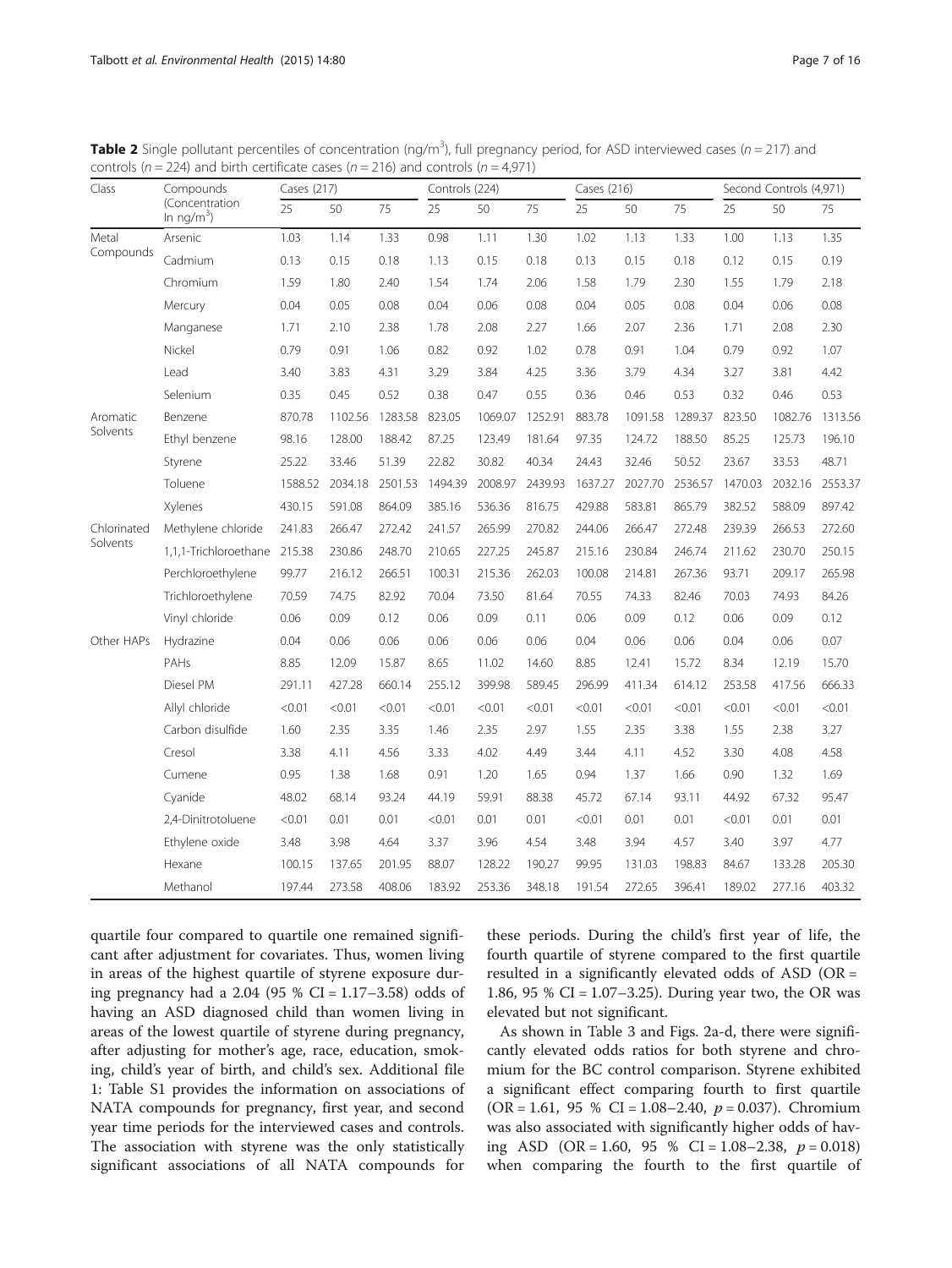

<span id="page-7-0"></span>

exposure, after adjustment for covariates. PAHs and methylene chloride were of borderline significance ( $p =$ 0.060 and  $p = 0.080$ , respectively). Lead exposure, third quartile compared to first, was significant ( $OR = 1.54$ , 95 % CI = 1.00–2.38) as well as toluene (OR = 1.54, 95 %  $CI = 1.03 - 2.28$ ) third to first quartile. There was a borderline significant effect for benzene (OR = 1.46, 95 %  $CI = 0.98 - 2.18$ ) third quartile compared to first. Table [3](#page-8-0) also shows the overall measure of metal compounds (arsenic, cadmium, chromium, mercury, manganese, nickel, and lead), aromatic solvents (benzene, ethyl benzene, styrene, toluene, and xylenes), and chlorinated solvents (methylene chloride, trichloroethane, perchloroethylene, and vinyl chloride), none of which were statistically significant in either analysis. For the aromatic solvents, the third compared to first quartile was borderline  $(p = 0.064)$ .

The supplement (Additional file [1:](#page-14-0) Tables S2 and S3, Figures S1-S4) provides information on the sensitivity analysis of the singleton births. The interviewed control,

singleton-only analysis again resulted in only styrene exposure remaining significantly associated with ASD status after adjustment for maternal education, race, age, smoking, child's year of birth, and child's sex. For the BC control, singleton-only analysis, exposure to arsenic, methylene chloride, PAHs, lead and cyanide reached statistical significance in addition to chromium and styrene. Although the confidence intervals for these additional suspect pollutants were wide in the interviewed control analysis, the odds ratios were elevated to a similar degree.

We noted a possible differential response rate for cases and BC controls in Armstrong and Beaver counties (see Table [1\)](#page-5-0), with fewer cases in Beaver and fewer controls for Armstrong. We conducted a sensitivity analysis for the second BC control analysis, excluding Beaver and Armstrong County cases and controls, to determine if there would be any effect on the results of the analyses. We found similar results for chromium ( $OR = 1.60$ , 95 %)  $CI = 1.04 - 2.47$  and for styrene (OR = 1.70, 95 % CI =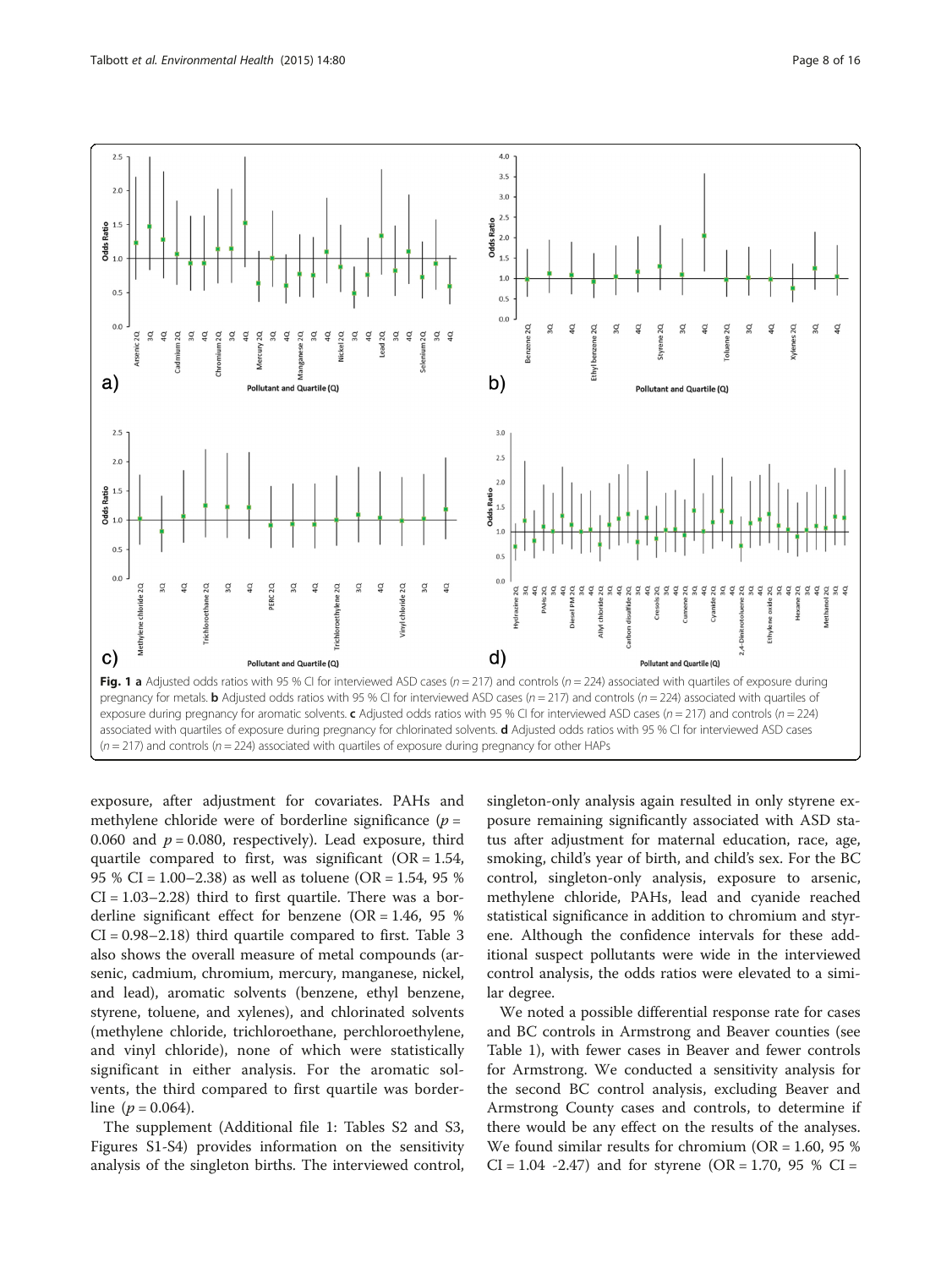<span id="page-8-0"></span>Table 3 Adjusted OR with 95 % CI for ASD associated with quartiles of exposure during pregnancy: interviewed cases (n = 217) and controls ( $n = 224$ ) vs cases ( $n = 215$ ) and birth certificate (BC) controls ( $n = 4856$ )<sup>a</sup>

| Pollutant         | Quartile        | Interviewed Control Adjusted |               |               |         |      | <b>BC Control Adjusted</b> |               |         |  |  |
|-------------------|-----------------|------------------------------|---------------|---------------|---------|------|----------------------------|---------------|---------|--|--|
|                   | (compared to 1) | <b>OR</b>                    | Lower 95 % Cl | Upper 95 % Cl | p-value | OR   | Lower 95 % Cl              | Upper 95 % Cl | p-value |  |  |
| Metals            |                 |                              |               |               |         |      |                            |               |         |  |  |
| Arsenic           | $\overline{2}$  | 1.23                         | 0.69          | 2.20          | 0.477   | 1.36 | 0.89                       | 2.07          | 0.154   |  |  |
|                   | 3               | 1.47                         | 0.83          | 2.59          | 0.183   | 1.38 | 0.92                       | 2.07          | 0.116   |  |  |
|                   | 4               | 1.28                         | 0.71          | 2.28          | 0.415   | 1.33 | 0.87                       | 2.02          | 0.183   |  |  |
| Cadmium           | $\overline{2}$  | 1.07                         | 0.61          | 1.86          | 0.817   | 1.17 | 0.79                       | 1.73          | 0.443   |  |  |
|                   | 3               | 0.93                         | 0.53          | 1.63          | 0.799   | 1.01 | 0.68                       | 1.49          | 0.967   |  |  |
|                   | $\overline{4}$  | 0.93                         | 0.53          | 1.64          | 0.804   | 1.15 | 0.78                       | 1.70          | 0.466   |  |  |
| Chromium          | $\overline{2}$  | 1.14                         | 0.64          | 2.03          | 0.664   | 1.29 | 0.84                       | 1.96          | 0.240   |  |  |
|                   | 3               | 1.14                         | 0.64          | 2.03          | 0.651   | 1.28 | 0.85                       | 1.95          | 0.240   |  |  |
|                   | $\overline{4}$  | 1.52                         | 0.87          | 2.66          | 0.139   | 1.60 | 1.08                       | 2.38          | 0.020   |  |  |
| Mercury           | $\overline{2}$  | 0.64                         | 0.36          | 1.11          | 0.112   | 0.79 | 0.54                       | 1.17          | 0.250   |  |  |
|                   | 3               | 1.01                         | 0.59          | 1.71          | 0.986   | 1.06 | 0.74                       | 1.51          | 0.744   |  |  |
|                   | $\overline{4}$  | 0.60                         | 0.34          | 1.06          | 0.079   | 0.75 | 0.51                       | 1.13          | 0.169   |  |  |
| Manganese         | $\overline{2}$  | 0.77                         | 0.44          | 1.36          | 0.370   | 0.94 | 0.64                       | 1.40          | 0.770   |  |  |
|                   | 3               | 0.75                         | 0.43          | 1.32          | 0.321   | 0.92 | 0.62                       | 1.36          | 0.665   |  |  |
|                   | 4               | 1.10                         | 0.64          | 1.90          | 0.733   | 1.22 | 0.84                       | 1.76          | 0.295   |  |  |
| Nickel            | $\overline{2}$  | 0.87                         | 0.51          | 1.50          | 0.622   | 1.08 | 0.74                       | 1.56          | 0.700   |  |  |
|                   | 3               | 0.49                         | 0.27          | 0.89          | 0.018   | 0.87 | 0.57                       | 1.32          | 0.516   |  |  |
|                   | $\overline{4}$  | 0.76                         | 0.44          | 1.31          | 0.317   | 0.93 | 0.65                       | 1.35          | 0.718   |  |  |
| Lead              | $\overline{2}$  | 1.33                         | 0.77          | 2.32          | 0.311   | 1.41 | 0.96                       | 2.08          | 0.080   |  |  |
|                   | 3               | 0.82                         | 0.45          | 1.49          | 0.515   | 1.54 | 1.00                       | 2.38          | 0.049   |  |  |
|                   | $\overline{4}$  | 1.10                         | 0.63          | 1.94          | 0.734   | 1.33 | 0.90                       | 1.97          | 0.158   |  |  |
| Selenium          | $\overline{2}$  | 0.72                         | 0.42          | 1.25          | 0.247   | 0.97 | 0.66                       | 1.43          | 0.880   |  |  |
|                   | 3               | 0.93                         | 0.54          | 1.58          | 0.776   | 1.21 | 0.85                       | 1.74          | 0.292   |  |  |
|                   | $\overline{4}$  | 0.59                         | 0.33          | 1.05          | 0.071   | 0.80 | 0.53                       | 1.20          | 0.285   |  |  |
| Aromatic Solvents |                 |                              |               |               |         |      |                            |               |         |  |  |
| Benzene           | $\overline{2}$  | 0.98                         | 0.55          | 1.73          | 0.938   | 1.10 | 0.73                       | 1.66          | 0.651   |  |  |
|                   | 3               | 1.12                         | 0.64          | 1.95          | 0.690   | 1.46 | 0.98                       | 2.18          | 0.059   |  |  |
|                   | 4               | 1.08                         | 0.62          | 1.90          | 0.786   | 1.21 | 0.81                       | 1.81          | 0.346   |  |  |
| Ethyl benzene     | $\overline{2}$  | 0.92                         | 0.52          | 1.62          | 0.763   | 1.15 | 0.76                       | 1.74          | 0.498   |  |  |
|                   | 3               | 1.04                         | 0.60          | 1.81          | 0.891   | 1.38 | 0.92                       | 2.05          | 0.116   |  |  |
|                   | 4               | 1.16                         | 0.66          | 2.03          | 0.609   | 1.23 | 0.84                       | 1.82          | 0.291   |  |  |
| Styrene           | $\overline{c}$  | 1.29                         | 0.72          | 2.31          | 0.396   | 1.74 | 1.15                       | 2.65          | 0.009   |  |  |
|                   | 3               | 1.09                         | 0.60          | 1.98          | 0.784   | 1.11 | 0.71                       | 1.75          | 0.648   |  |  |
|                   | 4               | 2.04                         | 1.17          | 3.58          | 0.013   | 1.61 | 1.08                       | 2.40          | 0.018   |  |  |
| Toluene           | $\overline{2}$  | 0.97                         | 0.55          | 1.70          | 0.914   | 1.26 | 0.84                       | 1.90          | 0.262   |  |  |
|                   | 3               | 1.02                         | 0.58          | 1.77          | 0.955   | 1.54 | 1.03                       | 2.28          | 0.033   |  |  |
|                   | 4               | 0.98                         | 0.55          | 1.72          | 0.930   | 1.20 | 0.80                       | 1.79          | 0.376   |  |  |
| Xylenes           | $\overline{2}$  | 0.76                         | 0.42          | 1.36          | 0.352   | 1.12 | 0.73                       | 1.73          | 0.593   |  |  |
|                   | 3               | 1.25                         | 0.72          | 2.15          | 0.427   | 1.35 | 0.92                       | 1.98          | 0.121   |  |  |
|                   | 4               | 1.04                         | 0.59          | 1.83          | 0.895   | 1.23 | 0.83                       | 1.83          | 0.310   |  |  |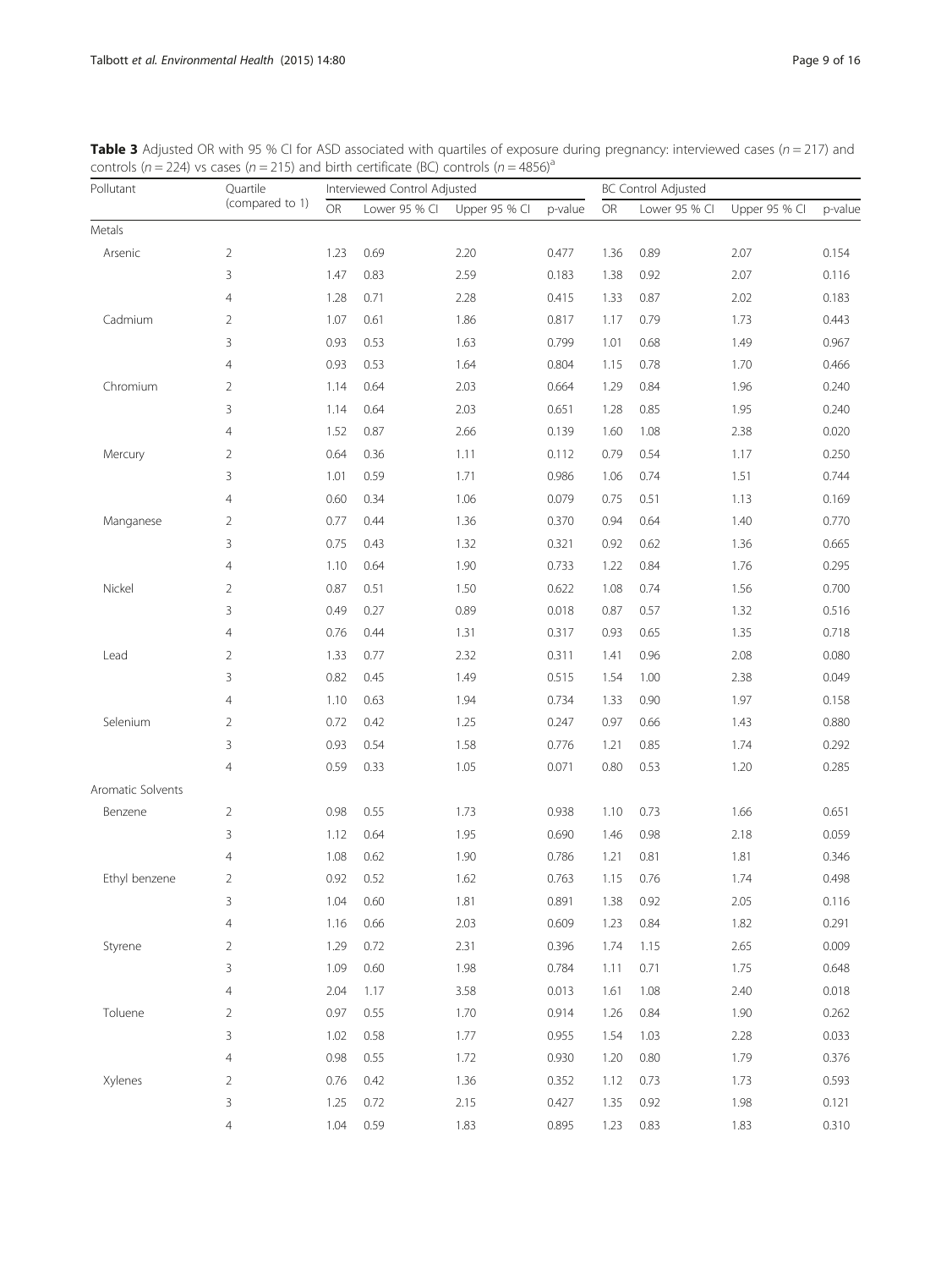Table 3 Adjusted OR with 95 % CI for ASD associated with quartiles of exposure during pregnancy: interviewed cases (n = 217) and controls ( $n = 224$ ) vs cases ( $n = 215$ ) and birth certificate (BC) controls ( $n = 4856$ <sup>a</sup> (Continued)

| Chlorinated Solvents |                |      |      |      |       |      |      |      |       |
|----------------------|----------------|------|------|------|-------|------|------|------|-------|
| Methylene chloride   | $\overline{2}$ | 1.02 | 0.58 | 1.78 | 0.958 | 1.13 | 0.75 | 1.71 | 0.548 |
|                      | $\mathsf 3$    | 0.80 | 0.45 | 1.42 | 0.446 | 1.15 | 0.77 | 1.72 | 0.497 |
|                      | $\overline{4}$ | 1.07 | 0.61 | 1.85 | 0.822 | 1.41 | 0.96 | 2.07 | 0.082 |
| Trichloroethane      | $\overline{2}$ | 1.25 | 0.71 | 2.21 | 0.447 | 1.16 | 0.77 | 1.75 | 0.485 |
|                      | 3              | 1.22 | 0.69 | 2.15 | 0.493 | 1.16 | 0.78 | 1.73 | 0.467 |
|                      | $\overline{4}$ | 1.22 | 0.68 | 2.17 | 0.509 | 1.23 | 0.82 | 1.85 | 0.323 |
| Perchloroethylene    | $\overline{2}$ | 0.91 | 0.53 | 1.58 | 0.743 | 1.19 | 0.80 | 1.75 | 0.388 |
|                      | 3              | 0.93 | 0.53 | 1.62 | 0.791 | 1.14 | 0.76 | 1.71 | 0.530 |
|                      | $\overline{4}$ | 0.92 | 0.52 | 1.63 | 0.778 | 1.14 | 0.77 | 1.69 | 0.515 |
| Trichloroethylene    | $\overline{2}$ | 1.00 | 0.57 | 1.76 | 0.996 | 1.23 | 0.81 | 1.85 | 0.331 |
|                      | 3              | 1.09 | 0.62 | 1.91 | 0.770 | 1.17 | 0.80 | 1.72 | 0.416 |
|                      | $\overline{4}$ | 1.04 | 0.59 | 1.84 | 0.902 | 1.18 | 0.79 | 1.76 | 0.423 |
| Vinyl chloride       | $\overline{2}$ | 0.99 | 0.56 | 1.74 | 0.962 | 1.00 | 0.67 | 1.49 | 0.991 |
|                      | 3              | 1.02 | 0.58 | 1.79 | 0.950 | 1.03 | 0.68 | 1.56 | 0.879 |
|                      | $\overline{4}$ | 1.18 | 0.67 | 2.07 | 0.561 | 1.06 | 0.72 | 1.56 | 0.782 |
| Other HAPs           |                |      |      |      |       |      |      |      |       |
| Hydrazine            | $\overline{2}$ | 0.71 | 0.42 | 1.17 | 0.178 | 0.62 | 0.28 | 1.39 | 0.248 |
|                      | $\mathsf 3$    | 1.23 | 0.62 | 2.44 | 0.559 | 1.04 | 0.74 | 1.46 | 0.813 |
|                      | $\overline{4}$ | 0.82 | 0.47 | 1.44 | 0.492 | 1.23 | 0.83 | 1.84 | 0.304 |
| PAHs                 | $\overline{2}$ | 1.10 | 0.62 | 1.95 | 0.738 | 1.41 | 0.92 | 2.16 | 0.112 |
|                      | $\mathsf 3$    | 1.01 | 0.57 | 1.79 | 0.973 | 1.27 | 0.85 | 1.90 | 0.251 |
|                      | $\overline{4}$ | 1.33 | 0.76 | 2.32 | 0.323 | 1.44 | 0.98 | 2.11 | 0.064 |
| Diesel PM            | $\overline{2}$ | 1.15 | 0.66 | 2.00 | 0.634 | 1.38 | 0.93 | 2.06 | 0.112 |
|                      | 3              | 1.00 | 0.57 | 1.77 | 0.992 | 1.30 | 0.86 | 1.96 | 0.210 |
|                      | $\overline{4}$ | 1.04 | 0.59 | 1.84 | 0.887 | 1.25 | 0.83 | 1.87 | 0.282 |
| Allyl chloride       | $\overline{2}$ | 0.75 | 0.41 | 1.34 | 0.328 | 1.13 | 0.75 | 1.71 | 0.548 |
|                      | 3              | 1.15 | 0.66 | 1.99 | 0.628 | 1.28 | 0.86 | 1.88 | 0.221 |
|                      | $\overline{4}$ | 1.26 | 0.73 | 2.17 | 0.405 | 1.17 | 0.80 | 1.70 | 0.424 |
| Carbon disulfide     | $\overline{2}$ | 1.36 | 0.78 | 2.37 | 0.281 | 1.13 | 0.76 | 1.67 | 0.558 |
|                      | $\mathsf 3$    | 0.79 | 0.44 | 1.45 | 0.451 | 0.82 | 0.53 | 1.27 | 0.371 |
|                      | $\overline{4}$ | 1.28 | 0.74 | 2.24 | 0.382 | 1.20 | 0.82 | 1.76 | 0.349 |
| Cresols              | $\overline{2}$ | 0.86 | 0.49 | 1.53 | 0.611 | 1.12 | 0.74 | 1.69 | 0.591 |
|                      | 3              | 1.03 | 0.60 | 1.79 | 0.904 | 1.31 | 0.88 | 1.94 | 0.183 |
|                      | $\overline{4}$ | 1.05 | 0.60 | 1.85 | 0.854 | 1.18 | 0.79 | 1.76 | 0.424 |
| Cumene               | $\overline{2}$ | 0.93 | 0.52 | 1.66 | 0.804 | 1.27 | 0.83 | 1.95 | 0.278 |
|                      | 3              | 1.43 | 0.82 | 2.48 | 0.205 | 1.33 | 0.91 | 1.93 | 0.143 |
|                      | $\overline{4}$ | 1.01 | 0.57 | 1.79 | 0.975 | 1.36 | 0.91 | 2.05 | 0.138 |
| Cyanide              | $\overline{2}$ | 1.20 | 0.67 | 2.14 | 0.550 | 0.90 | 0.58 | 1.40 | 0.637 |
|                      | 3              | 1.42 | 0.81 | 2.49 | 0.218 | 1.17 | 0.80 | 1.71 | 0.430 |
|                      | $\overline{4}$ | 1.19 | 0.67 | 2.12 | 0.546 | 1.36 | 0.92 | 2.01 | 0.123 |
| 2,4-Dinitrotoluene   | 2              | 0.73 | 0.40 | 1.31 | 0.288 | 1.11 | 0.73 | 1.69 | 0.618 |
|                      | 3              | 1.18 | 0.68 | 2.03 | 0.566 | 1.35 | 0.92 | 1.98 | 0.130 |
|                      | 4              | 1.25 | 0.73 | 2.16 | 0.422 | 1.19 | 0.81 | 1.74 | 0.373 |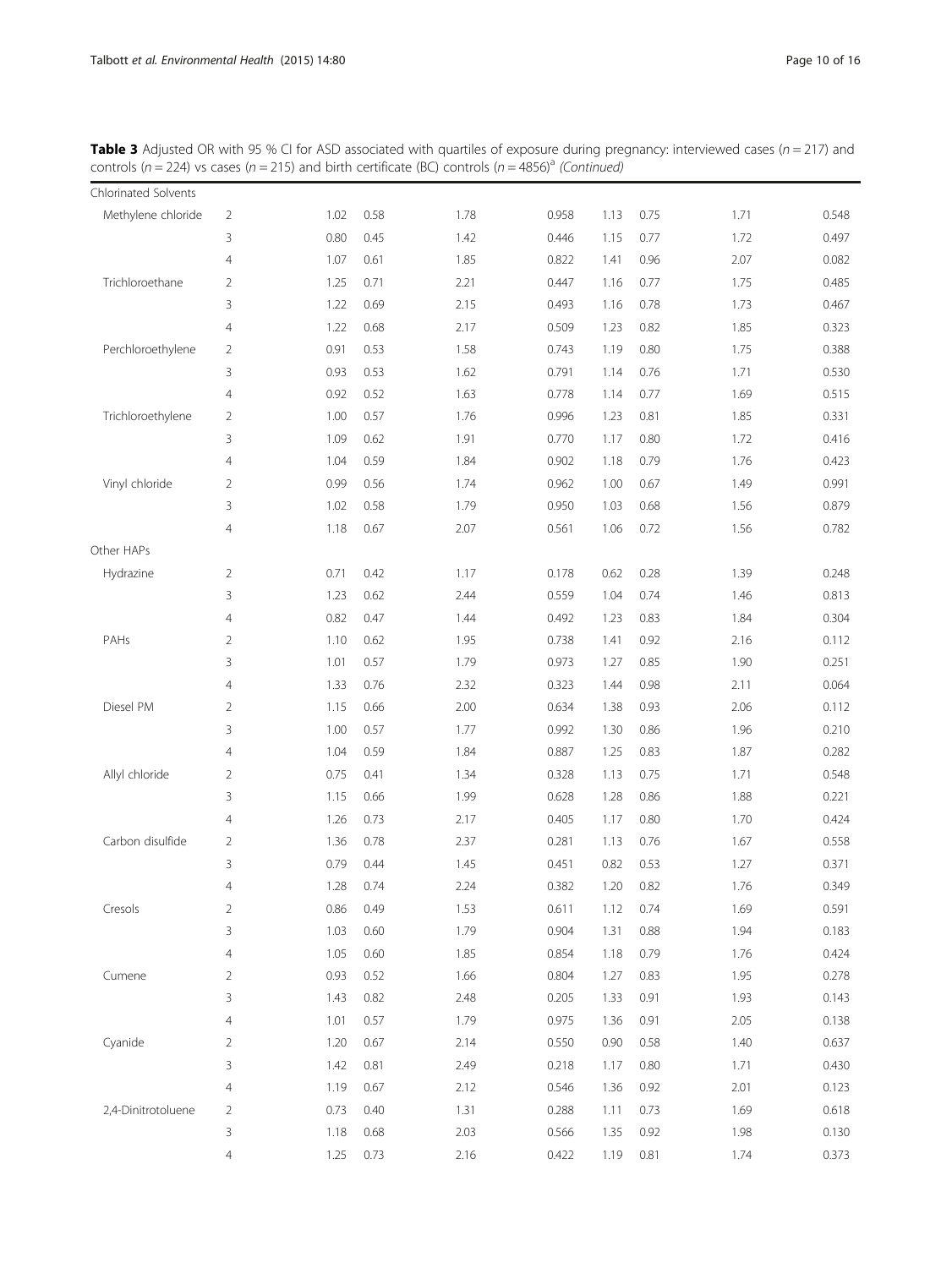**Table 3** Adjusted OR with 95 % CI for ASD associated with quartiles of exposure during pregnancy: interviewed cases ( $n = 217$ ) and controls ( $n = 224$ ) vs cases ( $n = 215$ ) and birth certificate (BC) controls ( $n = 4856$ <sup>a</sup> (Continued)

| Ethylene Oxide       | $\overline{2}$ | 1.36 | 0.78 | 2.38 | 0.277 | 1.11 | 0.76 | 1.63 | 0.588 |
|----------------------|----------------|------|------|------|-------|------|------|------|-------|
|                      | 3              | 1.13 | 0.64 | 2.00 | 0.686 | 1.08 | 0.72 | 1.62 | 0.710 |
|                      | 4              | 1.04 | 0.58 | 1.87 | 0.885 | 0.97 | 0.65 | 1.46 | 0.890 |
| Hexane               | $\overline{2}$ | 0.90 | 0.51 | 1.60 | 0.718 | 1.23 | 0.82 | 1.85 | 0.313 |
|                      | 3              | 1.04 | 0.60 | 1.81 | 0.891 | 1.28 | 0.86 | 1.90 | 0.228 |
|                      | $\overline{4}$ | 1.12 | 0.64 | 1.96 | 0.689 | 1.27 | 0.86 | 1.87 | 0.239 |
| Methanol             | $\overline{2}$ | 1.08 | 0.60 | 1.92 | 0.805 | 0.87 | 0.57 | 1.33 | 0.520 |
|                      | 3              | 1.31 | 0.74 | 2.29 | 0.353 | 1.21 | 0.82 | 1.79 | 0.328 |
|                      | 4              | 1.29 | 0.73 | 2.26 | 0.379 | 1.10 | 0.74 | 1.63 | 0.642 |
| <b>Index Scores</b>  |                |      |      |      |       |      |      |      |       |
| Metals               | $\overline{2}$ | 0.69 | 0.39 | 1.23 | 0.209 | 0.96 | 0.65 | 1.42 | 0.842 |
|                      | 3              | 0.76 | 0.45 | 1.27 | 0.295 | 1.03 | 0.70 | 1.50 | 0.889 |
|                      | $\overline{4}$ | 0.93 | 0.53 | 1.63 | 0.790 | 1.17 | 0.80 | 1.70 | 0.423 |
| Aromatic Solvents    | $\overline{2}$ | 0.81 | 0.47 | 1.40 | 0.447 | 1.17 | 0.79 | 1.73 | 0.446 |
|                      | 3              | 1.16 | 0.66 | 2.04 | 0.599 | 1.45 | 0.98 | 2.16 | 0.064 |
|                      | $\overline{4}$ | 1.10 | 0.63 | 1.93 | 0.745 | 1.20 | 0.81 | 1.78 | 0.368 |
| Chlorinated Solvents | $\mathfrak{D}$ | 0.88 | 0.50 | 1.55 | 0.653 | 1.15 | 0.76 | 1.73 | 0.512 |
|                      | 3              | 1.00 | 0.58 | 1.73 | 1.000 | 1.10 | 0.75 | 1.62 | 0.609 |
|                      | $\overline{4}$ | 0.99 | 0.56 | 1.75 | 0.967 | 1.21 | 0.81 | 1.79 | 0.357 |

a<br>All births, adjusted for mother's age, education, race, smoking, child's birth year (continuous), and child's sex

1.12–2.58). The remaining compounds were not statistically significant in either the original or the sensitivity analysis excluding Armstrong and Beaver, indicating very little effect on the overall results from the study population in these counties.

Shown in Table [4](#page-11-0) are the adjusted odds ratios and 95 % CIs for ASD (fourth compared to first quartile) associated with exposure to individual NATA air toxics that were statistically significant in either the interviewed case–control or the BC case–control analysis of all births or in the sensitivity analysis of only the singleton births. Seven compounds were found to be related to ASD risk (arsenic, chromium, methylene chloride, PAHs, styrene, cyanide and lead). There is consistency in the adjusted odds ratios for NATA compounds when comparing the results from the two different control groups. The most notable difference in the two control groups is the wider confidence intervals for the first control due to its smaller sample size.

A backward stepwise multiple logistic regression analysis was conducted in order to consider the contribution of these seven compounds identified as "compounds of interest" while controlling for important covariates of mother's education, race, age, smoking, child's birth year and sex. For both the interviewed case–control and BC comparisons, only styrene remained in the final model of the seven air toxics, adjusting for covariates (fourth to first quartile, interviewed: OR = 2.04, 95 %  $CI = 1.17 - 3.58$ ,  $p = 0.013$ ; BC: OR = 1.61, 95 % CI = 1.08–2.40,  $p = 0.018$ ).

Finally, a factor analysis using PCA and varimax rotation produced seven factors that explained almost 75 % of the variance of the original set of 30 air toxics. These factors appeared to represent pollution sources such as traffic, metal manufacturing, and plastic and rubber production. It is therefore possible that styrene or chromium, both individually associated with ASD risk in our study, are surrogates for related groups of agents. Future work will investigate methods to assess whether any of these groups of air toxics are associated with increased risk for ASD.

## **Discussion**

Although this study was exploratory in nature, we targeted air toxics found to be associated with ASD in three previous epidemiology studies using NATA [[17](#page-14-0)– [19\]](#page-14-0). Of the twelve compounds found to be associated with ASD in these previous three investigations, five compounds (arsenic, lead, chromium, styrene and methylene chloride) were found to be statistically significant in at least one of our four sets of control comparisons (interviewed all births, BC all births, interviewed singletons, and BC singletons). Styrene was statistically significant across all four comparisons, and chromium was statistically significant for all births and singleton births within the BC control adjusted analyses. Of the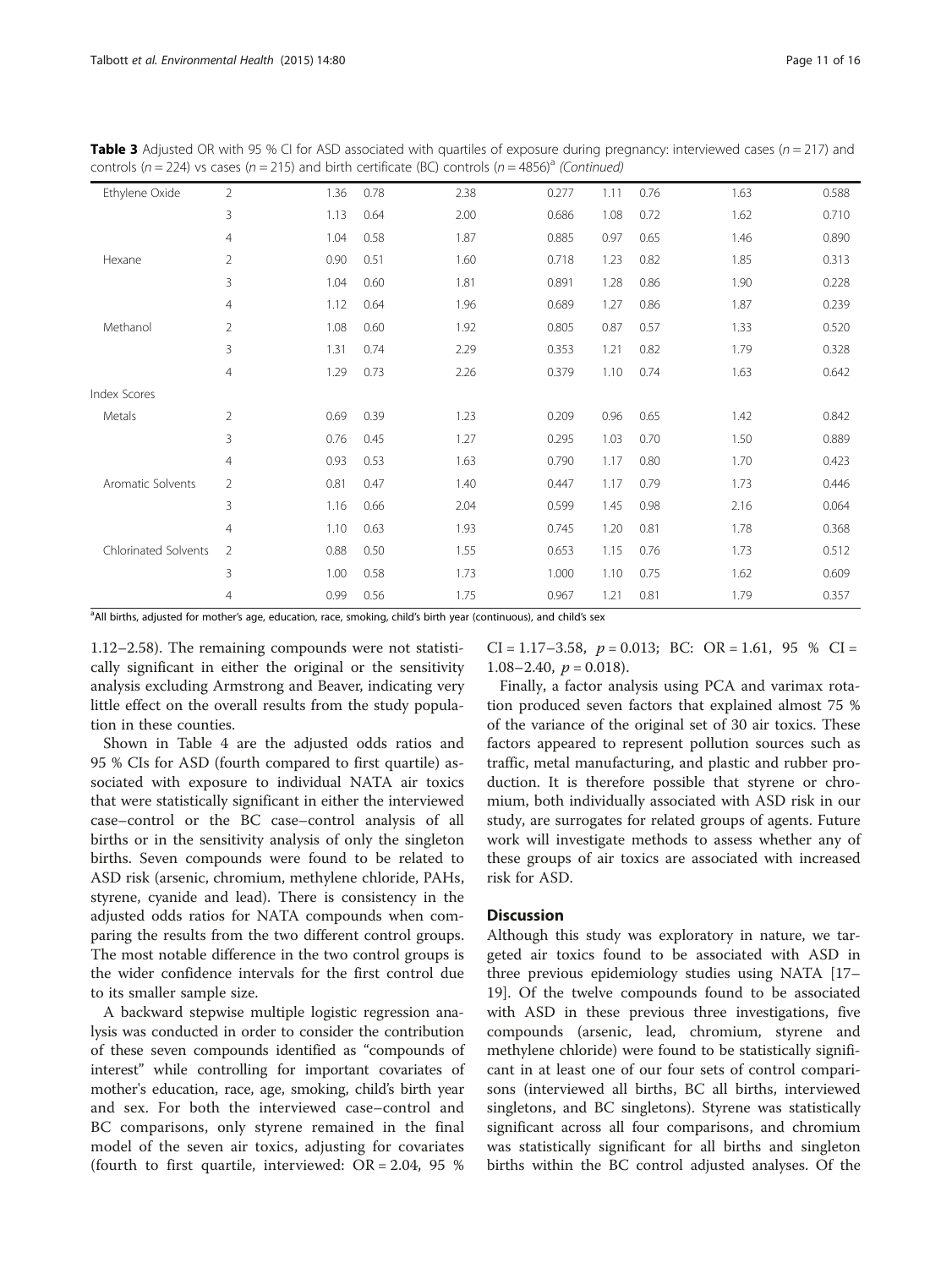

<span id="page-11-0"></span>

remaining 18 compounds examined, four exhibited statistical significance for the fourth compared to the first quartile or the third compared to the first quartile in at least one of the analyses. PAHs and cyanide exhibited elevated odds ratios comparing the fourth to the first quartile of exposure, with confidence limits that did not include one in the singleton BC comparisons. In the

singleton BC analysis, benzene and toluene also exhibited statistically significant ORs in comparisons of the third to the first quartile, and diesel PM for the second to the first quartile. The odds ratios for a number of other compounds we evaluated were also elevated, but the confidence intervals included one. There was consistency in the magnitude of the adjusted odds ratios for NATA

|  | Table 4 Adjusted <sup>a</sup> OR (95 % CI) for ASD associated with exposure during pregnancy to NATA air toxics (fourth vs first quartile) |  |  |
|--|--------------------------------------------------------------------------------------------------------------------------------------------|--|--|
|  |                                                                                                                                            |  |  |

| Pollutant          | Interviewed (217 Cases and 224 Controls) |                          |                                  | Birth Certificate (215 Cases and 4,856 Controls) |  |  |
|--------------------|------------------------------------------|--------------------------|----------------------------------|--------------------------------------------------|--|--|
|                    | All Births                               | Singleton Births         | All Births                       | Singleton Births                                 |  |  |
| Arsenic            | 1.28 (0.71-2.28)                         | 1.38 (0.75-2.52)         | 1.33 (0.87-2.02)                 | $1.62$ (1.03-2.54) <sup>**</sup>                 |  |  |
| Chromium           | 1.52 (0.87-2.66)                         | 1.58 (0.88-2.81)         | $1.60$ (1.08-2.38) <sup>**</sup> | $1.65$ (1.09-2.50) <sup>**</sup>                 |  |  |
| Methylene chloride | $1.07(0.61 - 1.85)$                      | 1.33 (0.74-2.36)         | $1.41 (0.96 - 2.07)^{*}$         | $1.63$ $(1.08 - 2.45)$ **                        |  |  |
| PAHs               | 1.33 (0.76-2.32)                         | $1.56(0.87 - 2.77)$      | $1.44(0.98 - 2.11)^{*}$          | $1.64$ $(1.09 - 2.46)^{**}$                      |  |  |
| Styrene            | $2.04$ (1.17-3.58) <sup>**</sup>         | $2.23(1.24 - 4.00)^{**}$ | $1.61$ $(1.08 - 2.40)^{44}$      | $1.67$ (1.09-2.54) <sup>**</sup>                 |  |  |
| Lead               | $1.10(0.63 - 1.94)$                      | $1.21(0.67 - 2.18)$      | 1.33 (0.90-1.97)                 | $1.52$ $(1.00-2.30)$ **                          |  |  |
| Cyanide            | $1.19(0.67 - 2.12)$                      | 1.32 (0.73-2.36)         | 1.36 (0.92-2.01)                 | $1.52$ $(1.01 - 2.30)^{**}$                      |  |  |

<sup>a</sup>Models adjusted for maternal smoking, age, education, race, child's birth year, and sex of the child<br>\*\*Significant (p-value < 0.05) \**p* < .10

"Significant (p-value < 0.05)  $p$  < .10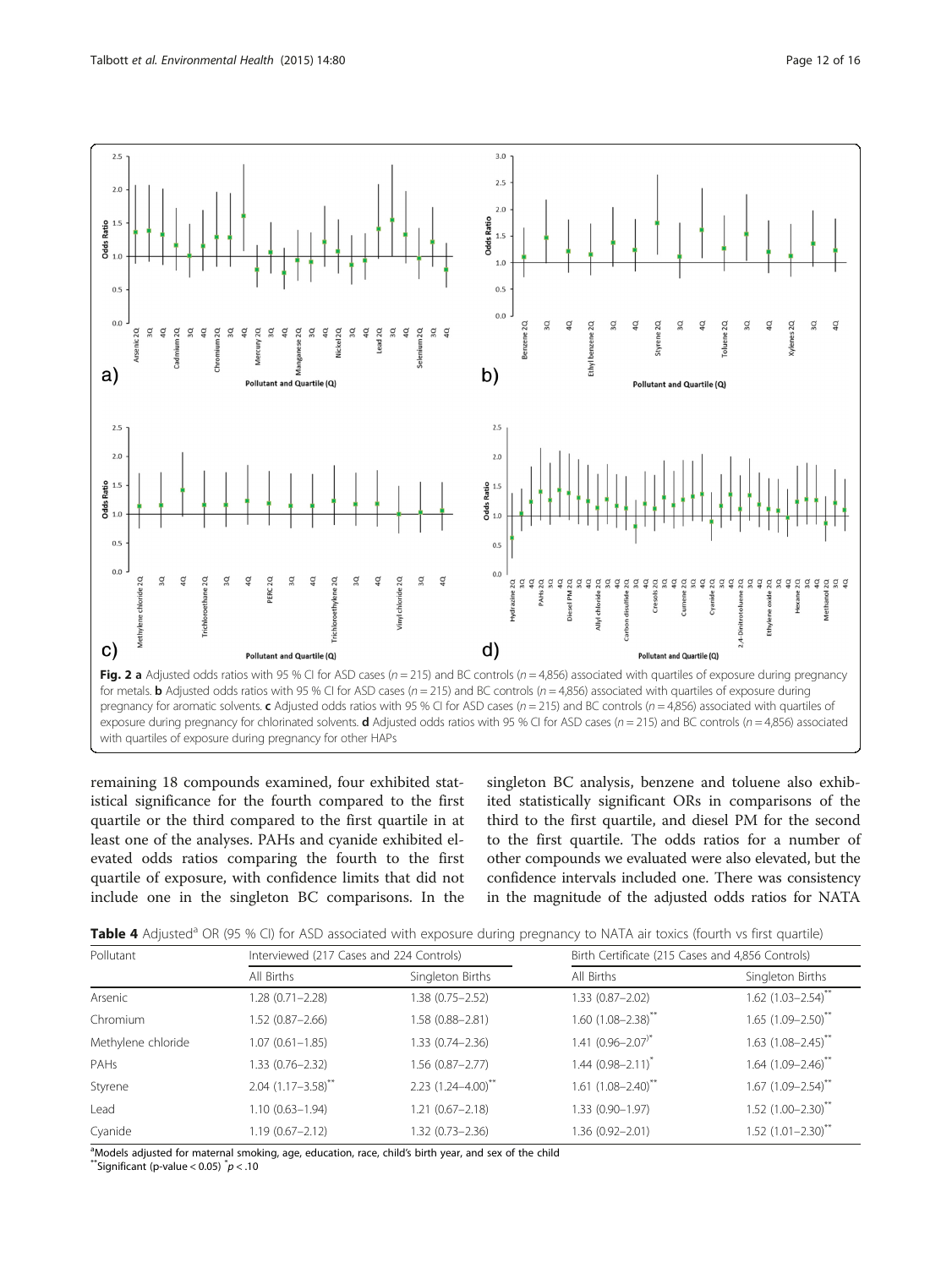compounds when comparing the results based on the two different control groups within our study for the seven compounds found to be related to ASD risk (arsenic, chromium, methylene chloride, styrene, lead, cyanide and PAHs). The most notable difference in the two control groups is the wider confidence interval for the first control due to its smaller sample size resulting in lower power to detect small differences. Styrene and chromium showed the strongest estimates of risk for both case–control comparisons with a range of odds ratios of 1.61–2.23 for styrene and 1.52–1.65 for chromium in the four sets of case–control comparisons.

This study used a semi-ecological design. Personal risk factors were obtained at the individual level, but exposure to the air toxics was assessed at the group level (census tract level). Also, we applied the NATA concentration estimates for 2005 to the full time period of this study, and they may not have been representative of exposures for other years. In the interviewed analysis, although we had information on changes in residential addresses in the prenatal and postnatal period, we did not have explicit mobility patterns for the mother-child pairs outside of these residential census tracts.

Each control group analysis had its unique strengths and weaknesses. We were able to conduct maternal interviews for cases and for the first control group to obtain full residential history information, thereby decreasing exposure misclassification bias. We were also able to examine the association between ASD and estimated exposure to NATA air toxics not only during pregnancy, but also for the first and second years of life—the first study to do so. The second control group, because it was a random sample representative of all births in the six county area (weighted 4:1 male:female), removed the issue of response bias among the controls. However, a limitation of the second set of case–control analyses was the inability to capture residences during pregnancy other than the address reported at the time of birth. We noted that 16.1 % of the case mothers and 12.9 % of the interviewed control mothers reported moving to a new address during the year before the infant's birth. Based on the sociodemographic characteristics of the birth certificate controls, the percentage that moved during pregnancy may have been even higher among the birth certificate controls, leading to exposure misclassification for the second set of control analyses.

Of the four studies (including ours) that used NATA to assess the risk of ASD associated with air toxics, the Windham et al. and Kalkbrenner et al. studies are the most similar with regard to case selection, and the use of birth certificates for residence and covariates.

They identified cases using an existing surveillance system for California [[19\]](#page-14-0) and North Carolina and West Virginia [\[17\]](#page-14-0). Cases of ASD were identified as diagnosed through age 8. Windham et al. matched 284 cases by sex and month of birth to 657 controls from the same area randomly selected from the California birth–infant death certificate file; whereas Kalkbrenner et al. identified 383 children with ASD and 2,829 control children with speech and language impairment. Both used NATA chemicals from the 1996 HAP database as potential risk factors for ASD, which were assigned by census tract of the birth residence. In Windham's investigation, because concentrations of many of the chemicals were highly correlated, chemicals were combined into mechanistic and structural groups calculating summary index scores. The adjusted odds ratios (AORS) were elevated by 50 % in the top quartile of chlorinated solvents  $(95 % CI = 1.08-2.23)$  (methylene chloride, trichloroethylene, and vinyl chloride) and heavy metals (95 %  $CI = 1.05$  to 2.12) (nickel, cadmium and mercury) compared to the combined lower two quartiles in cases compared to controls [\[19\]](#page-14-0). Kalkbrenner et al. calculated odds ratios corresponding to the odds of ASD for high pollutant concentrations (80<sup>th</sup> percentile) compared to low pollutant concentrations  $(20<sup>th</sup>$  percentile). Hazardous air pollutants with more precise and elevated OR estimates included methylene chloride, quinoline and styrene, with odds ratios that were between 1.4 and 1.8 [[17](#page-14-0)]. Results of these two studies suggested a potential association between ASD and metals and possibly solvents.

Our interviewed case–control group was most like the Roberts et al. investigation as neither study utilized a surveillance system to identify ASD cases and both relied on personal interview for residential history of the mother during pregnancy and afterwards and other potential risk factors. Roberts et al. was able to identify the offspring of mothers who participated in the Nurses' Health Study II between 1987 and 2002 diagnosed with ASD [\[18](#page-14-0)]. Roberts et al. compared a total of 325 ASD cases to 22,098 controls from the same birth cohort matched on age and gender. Although ASD diagnosis was not confirmed, the authors did administer a diagnostic test by telephone to a randomly selected subset, and the medical background of the participants most likely adds strength to the accuracy of the diagnosis. We obtained diagnostic test results from the psychologist or health care provider of record. Roberts et al., comparing the highest quintile of exposure to the lowest for both sexes, found significant associations between ASD and exposure to overall metals (OR = 1.6, 95 % CI = 1.1–2.4), lead (OR = 1.6, 95 % CI = 1.1–2.3), manganese (OR = 1.5, 95 % CI = 1.1–2.2), mercury (OR = 1.4, 95 % CI = 0.9–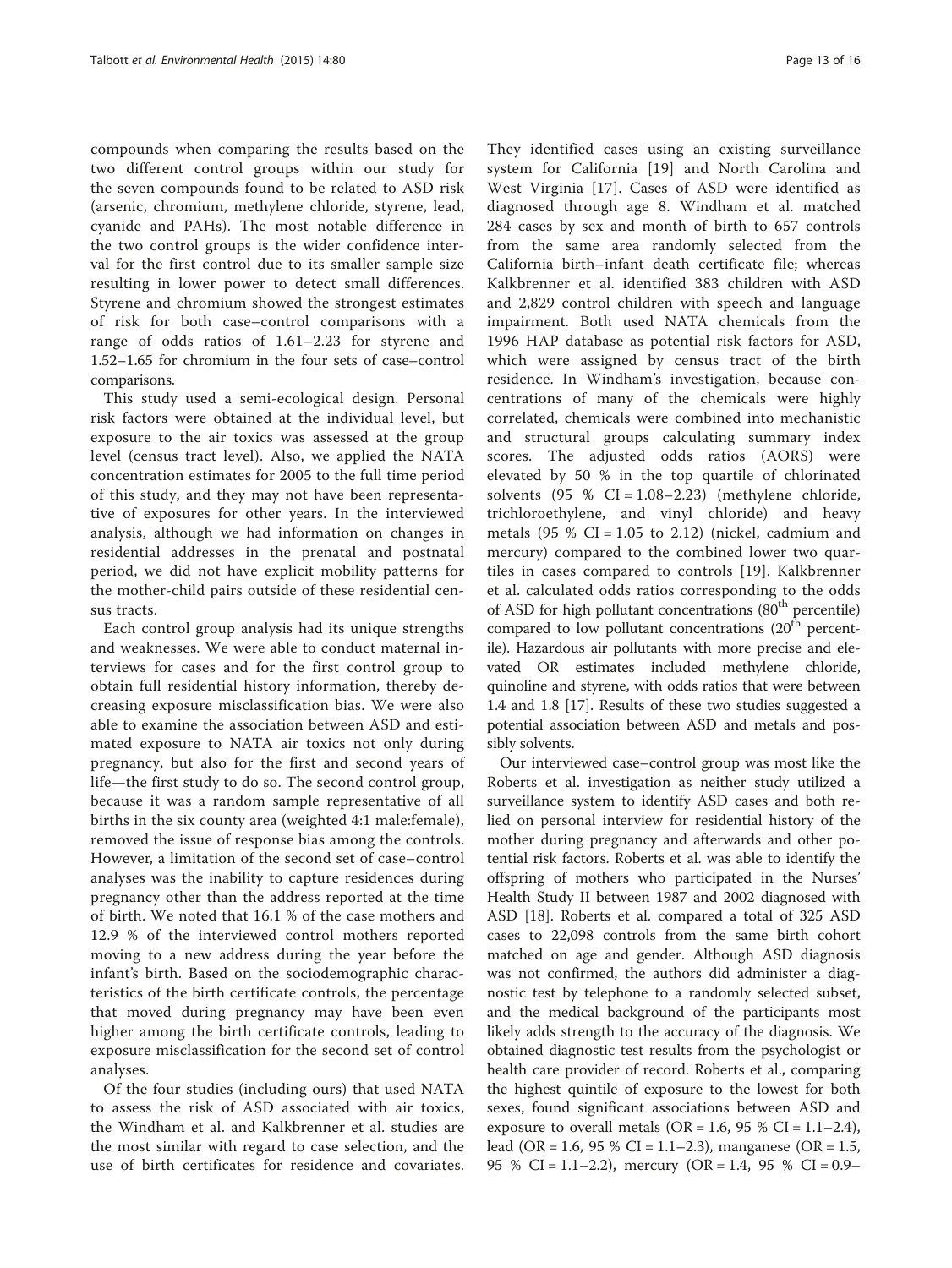2.0), nickel (OR = 1.7, 95 % CI = 1.1–2.5) and methylene chloride (OR = 1.5, 95 % CI = 1.0–2.1). Other HAPS that reached significance in the highest quintile were cadmium and diesel PM. They adjusted for possible confounding factors including socioeconomic level, census tract level SES measures, maternal age, and year of birth [\[18](#page-14-0)].

Our second control was similar to Windham's investigation because residence and personal risk factors were obtained from the birth certificate in both studies. In general, the four NATA studies noted increased risk of ASD for certain heavy metals, chlorinated solvents (methylene chloride) and specific aromatic solvents (styrene).

Each previous NATA study investigated a different geographical area and used NATA assessments from varying years. Windham et al. and Kalkbrenner et al. used the 1996 NATA assessment, while our present study used the most recent NATA data available (2005). Roberts assigned exposure using the assessment closest to each year of birth, so all assessments from 1990 to 2002 were included. The US EPA advises that NATA results from different years should not be compared since there are changes in the methodology and emissions or source inputs for each assessment [\[20\]](#page-14-0).

Nevertheless, we compiled the results for 13 NATA compounds for cases and controls from each of the major NATA/autism studies [\[17](#page-14-0)–[19\]](#page-14-0) for comparison purposes (see Additional file [1](#page-14-0): Table S4). In general, the means and standard deviations in the Windham study using 1996 NATA reflect higher estimates of exposure for 9 of the 13 compounds. These levels were higher than those in our study for many of the metals (chromium, lead, mercury, and nickel), as well as for benzene, diesel PM, methylene chloride, styrene, and trichloroethylene. It should be noted that Windham's population was from the San Francisco Bay area, which is also highly urban and industrial and reflects air toxics modeled for 1996. In our study (SW PA), the arsenic and cadmium mean levels were higher compared to the other three studies. With respect to styrene, which was significantly associated with ASD in our study using either control group, the levels in the four studies ranked (from highest to lowest): Windham et al.  $(100 \text{ ng/m}^3)$ cases, 90 ng/m $^3$  controls), Roberts et al. (60 ng/m $^3$ ), our present study (39 ng/ $m<sup>3</sup>$  cases, 38 ng/ $m<sup>3</sup>$  controls), and Kalkbrenner et al.  $(23 \text{ ng/m}^3 \text{ North Carolina}, 10 \text{ ng/m}^3$ West Virginia). The exposures for the West Virginia participants in the Kalkbrenner study tended to be the lowest, most likely because West Virginia is more rural compared to the regions considered in the other investigations. Both Roberts and Kalkbrenner found relationships with ASD and styrene exposure. Styrene was not entered as an individual pollutant in any of Windham's models.

Current research points to a variety of cellular, molecular and inflammatory pathways that directly damage brain structure or lead to a predisposition for disease that affects the CNS system through neuroinflammation, oxidative stress and glial activation [[23, 24\]](#page-14-0). Diodovich et al. noted that styrene has been shown to cross the placenta. Animal studies clearly support the role of styrene in promoting cell proliferation and cell cycle progression as potentially favoring alterations in gene expression [\[25\]](#page-14-0).

Styrene emissions come from a variety of sources, including point sources (e.g. plastic manufacturing, hazardous waste treatment, paint and coating manufacturing, and organic chemical manufacturing facilities) and onroad sources such as car exhaust [\[26, 27](#page-15-0)]. According to NATA 2005 county-level estimates, 4–30 % of styrene emissions across our six county study area were attributed to point sources. Non-point sources contributed 13–77 %, and on-road sources contributed 14–49 %. Other possible sources of styrene include occupational exposures and cigarette smoke [\[28](#page-15-0)]. Maternal smoking was considered in our analysis.

Chromium is also emitted from a variety of sources, processes, and industries, such as coal and oil combustion, electroplating, leather tanning, cement-producing plants, tobacco smoke, and the metal and textile industries [[29](#page-15-0)]. Chromium is an additive in steel production as a hardener and a primary component of stainless steel. In our study area, point sources contributed 50– 83 % of chromium emissions, non-point sources 7– 22 %, and mobile sources <1 %.

# Conclusions

Results of this case–control study in Southwestern Pennsylvania suggest that living in areas with higher ambient levels of styrene and chromium is associated with increased risk of ASD; moreover, there are borderline effects for PAHs and methylene chloride. When considering singleton births only, there were additional significant associations with arsenic, lead and cyanide. Our study was unique in that we were able to utilize two different kinds of control group analyses: the first using personal interviews capturing the period of pregnancy to age two, and the second a random sample of all births (weighted by sex) from the same time period based on birth certificate information. Our dataset enabled us to adjust for other suspected risk factors of ASD (age of mother, smoking history, maternal education, and race).

The above compounds represent air toxics of interest which require greater scrutiny to determine individual risk beyond the census tract or group level. Ground level monitoring of these targeted compounds should be conducted for multiple time periods (days of week and hours of the day) at multiple locations, including around major industrial sources. Future work should also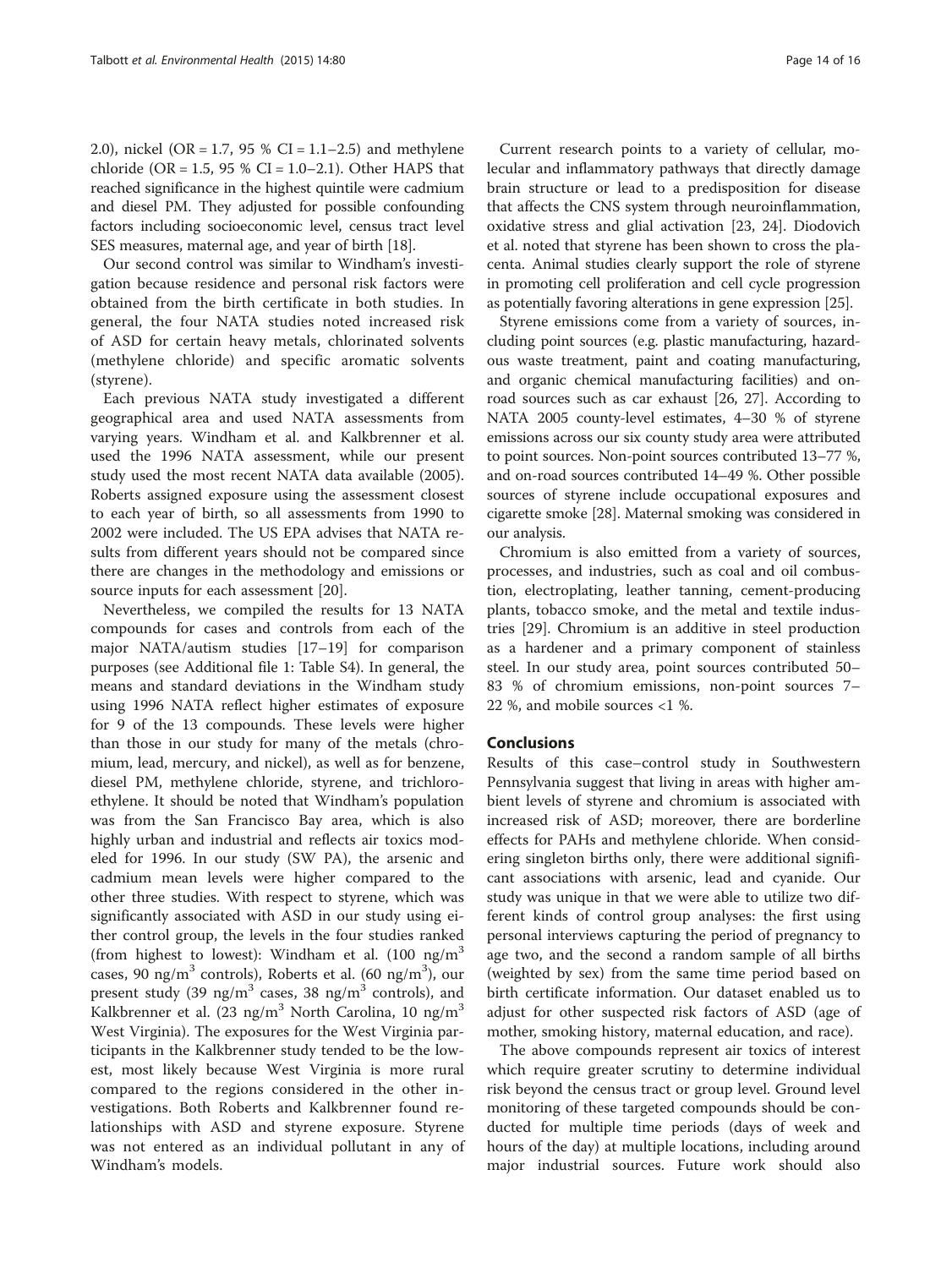<span id="page-14-0"></span>include time activity patterns to obtain spatiotemporal estimates of exposure to air toxics, taking into account the dynamic movement of individuals during daily life. In addition, a national or statewide autism registry would enhance access to a greater proportion of all ASD cases and enable greater participation into future research.

# Additional file

[Additional file 1:](http://www.ehjournal.net/content/supplementary/s12940-015-0064-1-s1.docx) Recruitment flowcharts and results of the singleton only analysis. (DOCX 294 kb)

#### Abbreviations

BC: Birth certificate; CI: Confidence interval; GIS: Geographic information system; NATA: National Air Toxics Assessment; OR: Odds ratio; PM: Particulate matter.

#### Competing interests

The authors declare that they have no competing interests.

#### Authors' contributions

EOT developed the design of the study and methodology, developed the data collection instrument, participated in all facets of the identification and recruitment of cases and controls and lead the analysis and write-up of the study findings. LPM carried out geocoding of the second control group, assignment of exposures and analysis. She also assisted in manuscript preparation. JRR participated in the design of the study, protocol development, questionnaire design, selection of birth certificate control group, geocoding of the cases and controls, data management and analysis of the case–control study. She also assisted in editing and final disposition of the manuscript. VCA was the statistician for the project. He developed the algorithm that assigned air toxic exposures to the ASD cases and controls to obtain prenatal, and postnatal period specific exposures based on residence. VCA interpreted these results. RKS, a geospatial information specialist provided expertise to JRR and LPM in linkage of the data at the resident specific level of the air toxics information and related analysis. Finally, SLS carried out analysis under the direction of JRR, EOT and VCA and contributed immeasurably to the final editing and completion of the manuscript. All authors have read and approved this manuscript.

#### Acknowledgements

We would like to thank Dr. Gayle Windham for her support and advisement during the early stages of the project and Dr. LuAnn Brink for her work with the air toxics database.

#### Author details

<sup>1</sup>Department of Epidemiology, University of Pittsburgh, Graduate School of Public Health, 130 DeSoto Street, A526 Crabtree, Pittsburgh, PA 15261, USA. 2 Department of Biostatistics, University of Pittsburgh, Graduate School of Public Health, Pittsburgh, PA, USA. <sup>3</sup> Department of Behavioral and Community Health Scienc, University of Pittsburgh, Graduate School of Public Health, Pittsburgh, PA, USA. <sup>4</sup>Department of Environmental and Occupational Health, University of Pittsburgh, Graduate School of Public Health, Pittsburgh, PA, USA.

# Received: 2 March 2015 Accepted: 11 September 2015<br>Published online: 06 October 2015

#### References

- 1. CDC (Centers for Disease Control). Prevalence of Autism Spectrum Disorder Among Children Aged 8 Years—Autism and Developmental Disabilities Monitoring Network, 11 Sites, United States, 2010. Morbidity and Mortality Weekly Report Surveillance Summaries. 2014;63(SS02):1–21.
- 2. American Psychiatric Association. Diagnostic and Statistical Manual of Mental Disorders DSM-IV-TR. Washington: 2000.
- Karst JS, Van Hecke AV. Parent and Family Impact of Autism Spectrum Disorders: A Review and Proposed Model for Intervention Evaluation. Clinical Child and Family Psychology Review. 2012;15(3):247–77.
- 4. Institute of Medicine , Forum on Neuroscience and Nervous System Disorders. Autism and the Environment: Challenges and Opportunities for Research. Washingotn DC, 20001: Workshop Proceedings, National Academy Press; 2008. p. 358. ISBN:0-309-10882-9, ([www.nap.edu](http://www.nap.edu)) ([http://napp.edu/](http://napp.edu/catalog/11946.html) [catalog/11946.html](http://napp.edu/catalog/11946.html)).
- 5. Kolevzon A, Gross R, Reichenberg A. Prenatal and perinatal risk factors for autism: a review and integration of findings. Arch Pediatr Adolesc Med. 2007;161(4):326–33.
- 6. Newschaffer CJ, Croen LA, Daniels J, Giarelli E, Grether JK, Levy SE, et al. The epidemiology of autism spectrum disorders. Annu Rev Public Health. 2007;28:235–58.
- 7. Kalkbrenner AE, Schmidt RJ, Penlesky AC. Environmental Chemical Exposures and Autism Spectrum Disorders: A Review of the Epidemiological Evidence. Curr Probl Pediatr Adolesc Health Care. 2014;44(10):277–318.
- Palmer RF, Blanchard S, Stein Z, Mandell D, Miller C. Environmental mercury release, special education rates, and autism disorder: an ecological study of Texas. Health Place. 2006;12(2):203–9.
- 9. Palmer RF, Blanchard S, Wood R. Proximity to point sources of environmental mercury release as a predictor of autism prevalence. Health Place. 2009;15(1):18–24.
- 10. Roberts EM, English PB, Grether JK, Windham GC, Somberg L, Wolff C. Maternal residence near agricultural pesticide applications and autism spectrum disorders among children in the California Central Valley. Environ Health Perspect. 2007;115(10):1482–9.
- 11. Shelton JF, Geraghty EM, Tancredi DJ, Delwiche LD, Schmidt RJ, Ritz B, et al. Neurodevelopmental disorders and prenatal residential proximity to agricultural pesticides: the CHARGE study. Environ Health Perspect. 2014;122(10):1103–9.
- 12. Volk HE, Hertz-Picciotto I, Delwiche L, Lurmann F, McConnell R. Residential proximity to freeways and autism in the CHARGE study. Environmental Health Perspectives. 2011;119(6):873–7.
- 13. Volk HE, Lurmann F, Penfold B, Hertz-Picciotto I, McConnell R. Traffic related air pollution, particulate matter, and autism. JAMA Psychiatry. 2013;70(1):71–7.
- 14. Becerra TA, Wilhelm M, Olsen J, Cockburn M, Ritz B. Ambient air pollution and autism in Los Angeles County, California. Children's Health. 2013;121(3):380–6.
- 15. Kalkbrenner AE, Windham GC, Serre ML, Akita Y, Wang X, Hoffman K, et al. Particulate Matter Exposure, Prenatal and Postnatal Windows of Susceptibility, and Autism Spectrum Disorders. Epidemiology. 2015;26(1):30–42.
- 16. Raz R, Roberts AL, Lyall K, Hart JE, Just AC, Laden F, et al. Autism Spectrum Disorder and Particulate Matter Air Pollution before, during, and after Pregnancy: A Nested-Case-Control Analysis within the Nurses' Health Study II Cohort. Environmental Health Perspectives. 2014. doi[:10.1289/ehp.1408133](http://dx.doi.org/10.1289/ehp.1408133).
- 17. Kalkbrenner AE, Daniels JL, Chen JC, Poole C, Emch M, Morrissey J. Perinatal exposure to hazardous air pollutants and autism spectrum disorders at age 8. Epidemiology. 2010;20(7):615–24.
- 18. Roberts AL, Lyall K, Hart JE, Laden F, Just AC, Bobb JF, et al. Perinatal air pollutant exposures and autism spectrum disorder in the children of nurses' health study II participants. Environ Health Perspect. 2013;121(8):978–84.
- 19. Windham GC, Zhang L, Gunier R, Croen LA, Grether JK. Autism spectrum disorders in relation to distribution of hazardous air pollutants in the San Francisco bay area. Environ Health Perspect. 2006;114(9):1438–44.
- 20. EPA (Environmental Protection Agency). Technology Transfer Network Air Toxics 2005 National-Scale Air Toxics Assessment. [http://www.epa.gov/ttn/](http://www.epa.gov/ttn/atw/nata2005/tables.html) [atw/nata2005/tables.html](http://www.epa.gov/ttn/atw/nata2005/tables.html) (2005). Accessed 16 April 2014.
- 21. Von Ehrenstein OS, Aralis H, Cockburn M, Ritz B. In Utero Exposure to Toxic Air Pollutants and Risk of Childhood Autism. Epidemiology. 2014;25(6):851–8.
- 22. Pennsylvania Department of Health. Birth Statistics. [http://www.portal.](http://www.portal.state.pa.us/portal/server.pt?open=514&objID=809799&mode=2) [state.pa.us/portal/server.pt?open=514&objID=809799&mode=2.](http://www.portal.state.pa.us/portal/server.pt?open=514&objID=809799&mode=2) Accessed 10 June 2015.
- 23. Block ML, Calderón-Garcidueñas L. Air pollution: Mechanisms of neuroinflammation & CNS Disease. Trends Neurosci. 2009;32(9):506–16.
- 24. Genc S, Zadeoglulari Z, Fuss SH, Genc K. The adverse effects of air pollution on the nervous system. Journal of Toxicology. 2012. doi[:10.1155/2012/782462.](http://dx.doi.org/10.1155/2012/782462)
- 25. Diodovich C, Bianchi MG, Bowe G, Acquati F, Taramelli R, Parent-Massin D, et al. Response of human cord blood cells to styrene exposure: evaluation of its effects on apoptosis and gene expression by genomic technology. Toxicology. 2004;200:145–57.